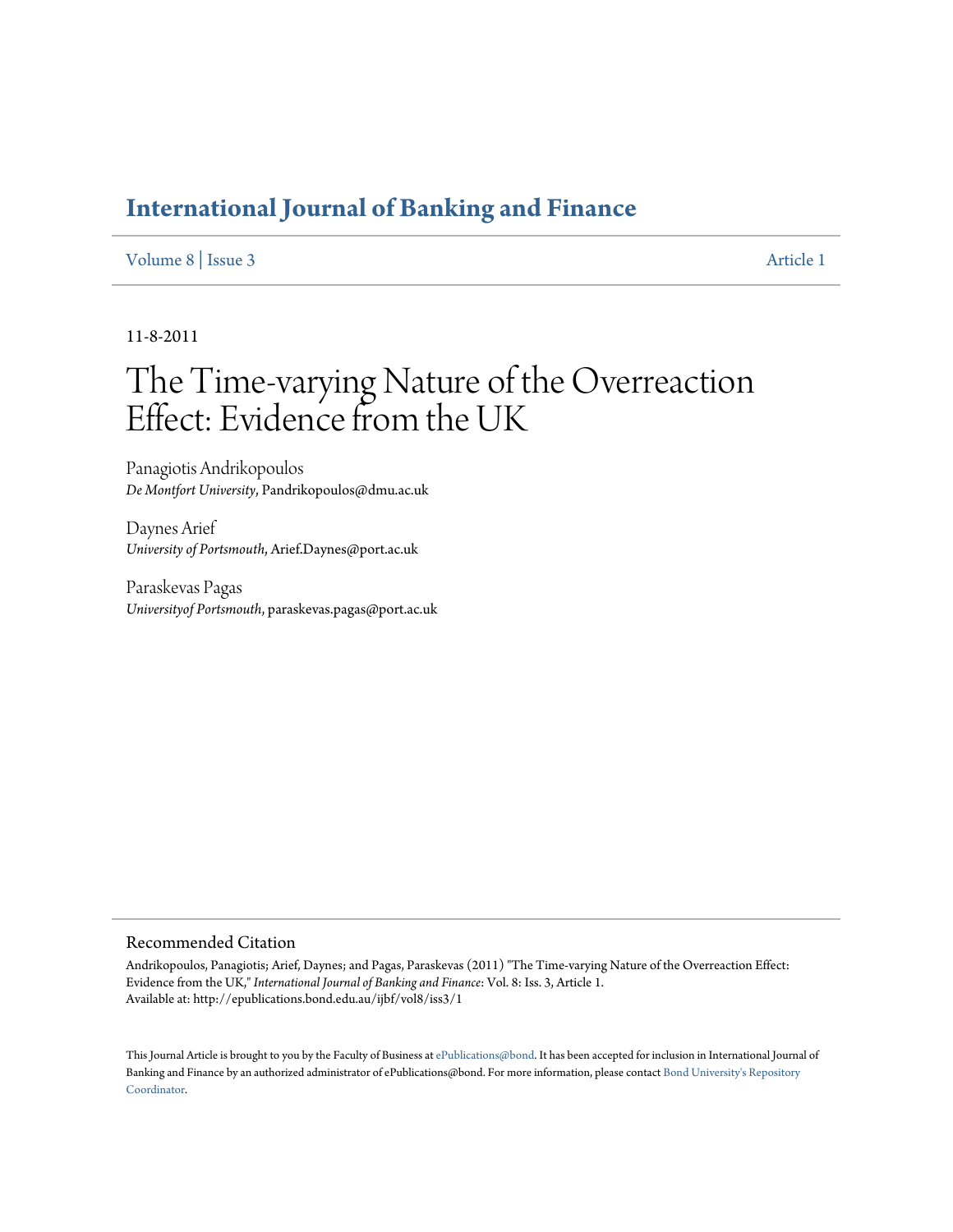*International Journal of Banking and Finance*, Volume 8 (Number 3), 2011: pages 1-36

# **THE TIME-VARYING NATURE OF THE OVERREACTION EFFECT: EVIDENCE FROM THE UK**

Panagiotis Andrikopoulos, Arief Daynes and Paraskevas Pagas De Montfort University, University of Portsmouth and University of Portsmouth, United Kingdom

#### **Abstract**

\_\_\_\_\_\_\_\_\_\_\_\_\_\_\_\_\_\_\_\_\_\_\_\_\_\_\_\_\_\_\_\_\_\_\_\_\_\_\_\_\_\_\_\_\_

Previous studies on the overreaction effect in the UK show that prior losers consistently outperform prior winners in the period 1975 to 1990. This paper extends current knowledge by assessing the above phenomenon in the UK market for the period 1987 to 2007. In contrast to earlier research, we produce evidence of a weak presence of the overreaction effect for the latest test period. Further, we show that, after adjusting for size, the overreaction effect almost disappears and any additional excess post-formation return to prior-losers is attributable to market cycles. This study implies that the presence of the overreaction effect in the UK stock market is time-varying and difficult to exploit in practice.

Keywords: Overreaction, Stock market efficiency, Small-size effect, Time-variation, Behavioral finance

\_\_\_\_\_\_\_\_\_\_\_\_\_\_\_\_\_\_\_\_\_\_\_\_\_\_\_\_\_\_\_\_\_\_\_\_\_\_\_\_\_\_\_\_

JEL classification: G14, G32

# **1. Introduction**

This study is on the overreaction hypothesis in the United Kingdom (UK). One of the central hypotheses of behavioral finance is that stock prices systematically overreact. In their seminal study, De Bondt and Thaler (1985) show that stocks that have earned the highest positive abnormal returns during the pre-formation period tend to exhibit negative abnormal returns during the post-formation period and vice versa. Moreover, it is further reported that stocks that have overreacted the most - that is where the pre-formation period is longer and, hence, where the abnormal returns are more extreme - tend to exhibit a correspondingly greater correction during the postformation period. The overreaction hypothesis is further corroborated in a follow up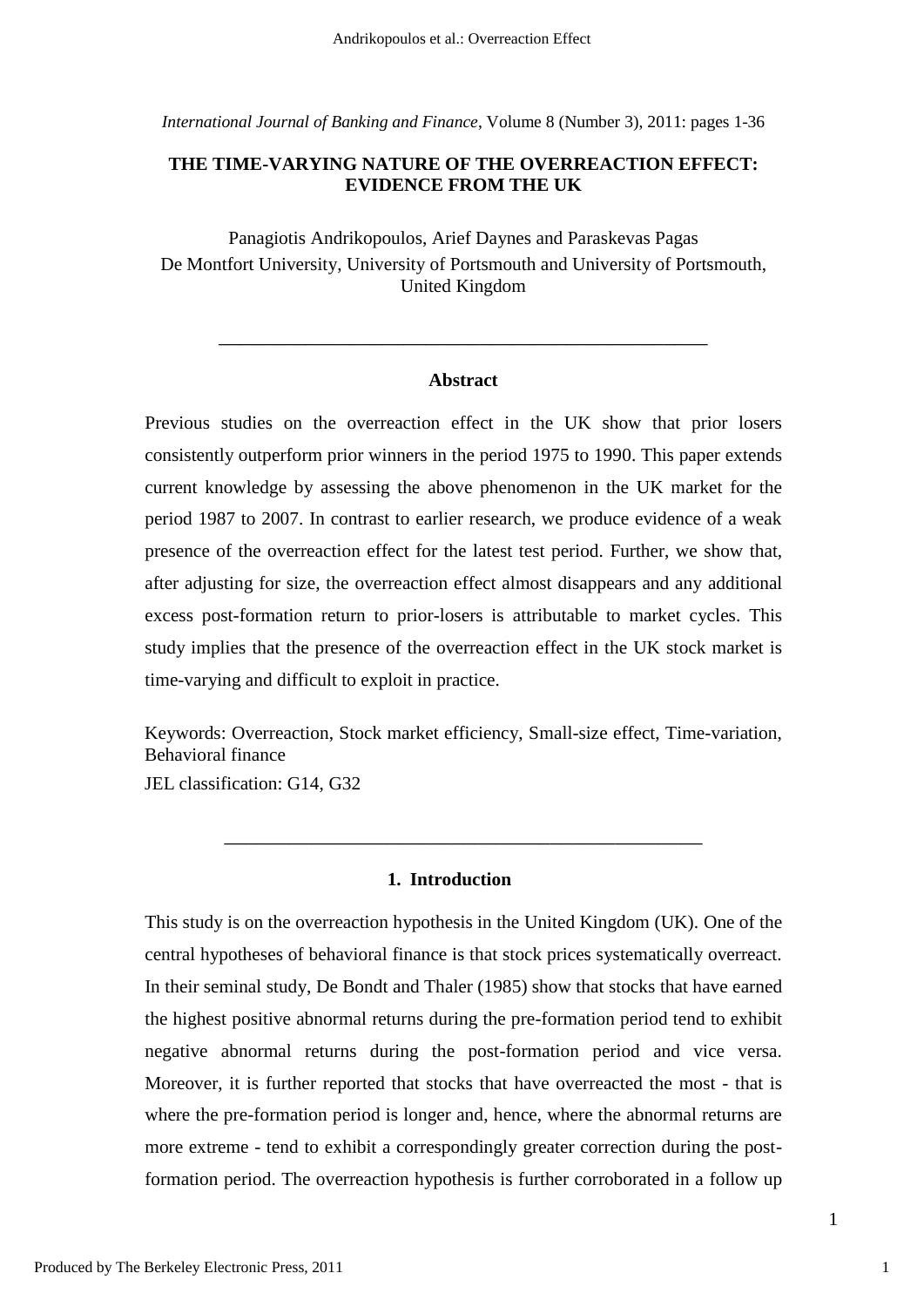paper (De Bondt and Thaler, 1987), in which the authors conclude that the overreaction phenomenon persists even after controlling for size and risk.

Such findings pose significant questions on the validity of the efficient markets (EMH) paradigm. If consistent mispricing phenomena such as those supported by De Bondt and Thaler (1985: 1987) do exist, market participants can devise profitable trading rules resulting in consistent above-average profits thereby violating EMH's key assumption of investors' rationality. It poses questions regarding the extent to which the stochastic process of securities' market pricing may indeed represent a fair game.

Four main hypotheses have been advanced in the now larger and controversial literature on the above hypothesis. The first of these is the behavioral explanation given originally by De Bondt and Thaler (1985) namely that investors fail to act as ideal Bayesian decision-makers, systematically overreacting to recent events such as companies' earnings announcements and under-reacting to prior information. Analytically, in their study of stock price reversals in the United States (US) market for the period 1926 to 1982, De Bondt and Thaler (1985) report a difference in the cumulative average residuals between extreme prior losing and extreme prior winning securities of approximately 25 percent (24.6 percent, t-statistic of 2.20). These economically significant excess returns for prior losers are found to be persistent even after controlling for size effect and changes in the systematic risk element for prior losers (De Bondt and Thaler, 1987) indicating a consistency with the behavioral hypothesis of investor overreaction. This hypothesis was further corroborated by subsequent studies in the US and abroad (Dissanaike, 1997; 2002; Dreman and Lufkin, 2000; Nam, Pyun and Avard, 2001).

The remaining three explanations come from within the efficient markets paradigm. The first of these is that the overreaction effect is encompassed by already existing anomalies and in particular the size and seasonal effects (Zarowin, 1990; Grinblatt and Moskowitz, 1999).<sup>1</sup> By replicating the De Bondt and Thaler (1985) results with appropriate adjustments for risk and seasonal effects, Zarowin (1990) shows that the mean reversion phenomenon is not due to investors" overreaction but

<u>.</u>

 $1$  This is classified as an explanation within the efficient markets framework since the small firm and seasonal effects are often regarded as temporary anomalies within the wider EMH research programme.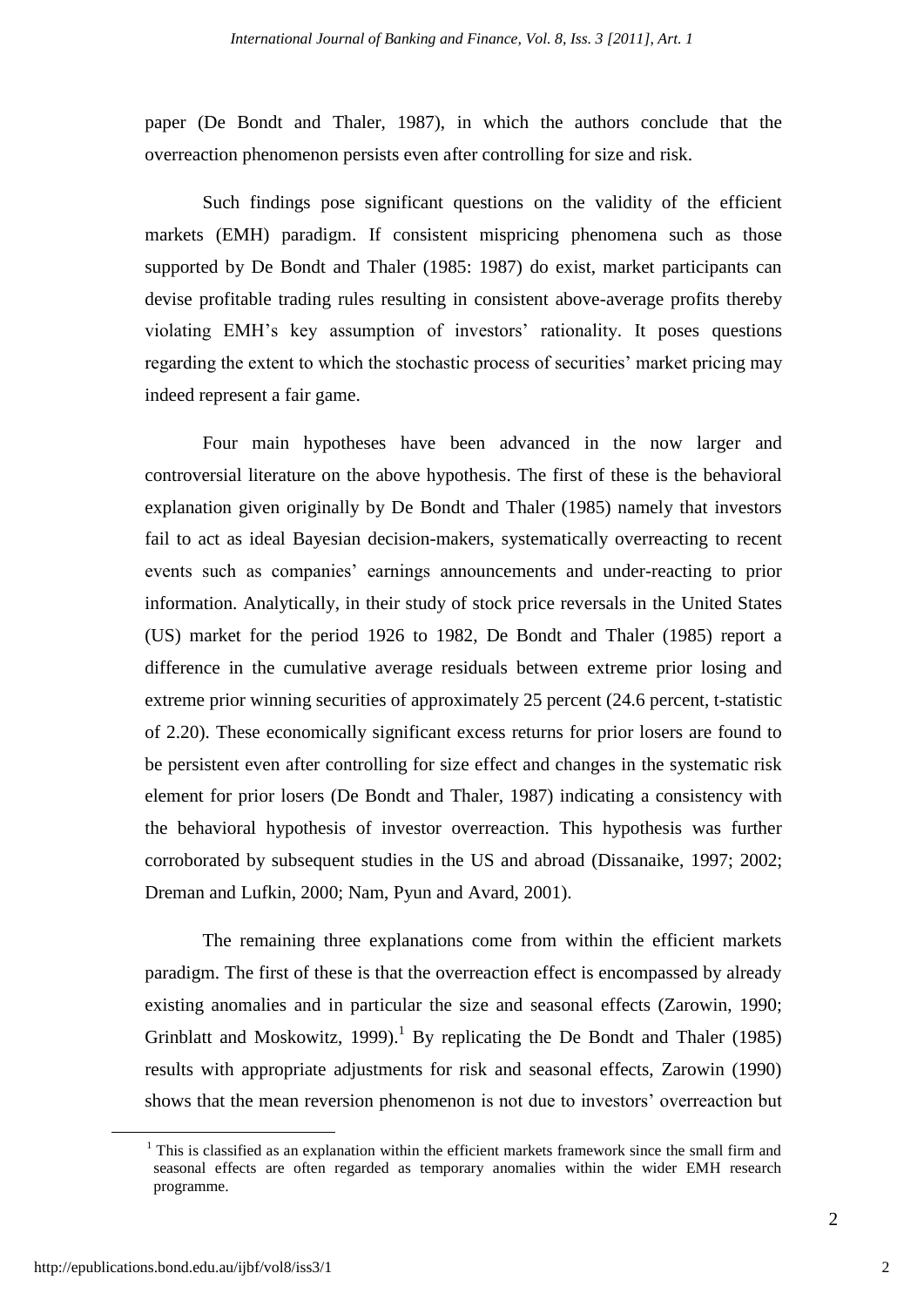rather due to size discrepancies between winners and losers. As the author concludes (Zarowin, 1990 p.130) "…the winner vs. loser phenomenon found by De Bondt and Thaler appears to be another manifestation of the size phenomenon in finance". This plausible relationship between the overreaction hypothesis and its size/seasonal explanation is also corroborated by Clare and Thomas (1995) in their study of the UK market.

The second explanation focuses on the relationship between the reported overreaction premium and the time-varying risk characteristics for losing and winning portfolios (Ball and Kothari, 1989). In detail, as Ball and Kothari (1989) show, on an aggregate level 97.4 percent of the variation in pre-formation and postformation returns can be explained by analogous changes in the systematic risk component of such portfolios proxied by beta. This hypothesis was further corroborated by Chen and Sauer (1997). In their study on the overreaction effect in the US for the period 1926 to 1992, the authors show that the winner-loser relationship is vastly inconsistent over their selected four time-regimes (a) pre-war period, b) 1940s-1950s c) pre-energy-crisis d) post-energy-crisis) while the overall effect appears to be non-stationary and mostly related to alternative market cycles. As the authors conclude (Chen and Sauer, 1997, p.63) "…during economic downturns, losers go down faster and deeper than winners. On the other hand, losers go up faster than winners during economic upturns. During periods of economic stability, losers perform just as well as winners and there are little abnormal profits for the arbitrage portfolio". <sup>2</sup>

This non-stationary nature of the overreaction effect poses an important challenge to the applied aspect of any strategy aiming to exploit such an effect. An arbitrage portfolio consisting of buying past losers and shorting past winners is unlikely to be exploitable and, in particular, might even result in zero or negative abnormal returns for extended periods of years or even longer. In addition, in line with the efficient markets paradigm, the observation of an apparent anomaly in one time period might have little predictive power for either its persistence or reversal in a subsequent period as subsequent empirical evidence suggests that the market over

1

 $2^{2}$  In Chen and Sauer's (1997) study, the arbitrage portfolio returns are defined as the return differential between a long position in the extreme loser portfolio and a short position in the extreme winner portfolio.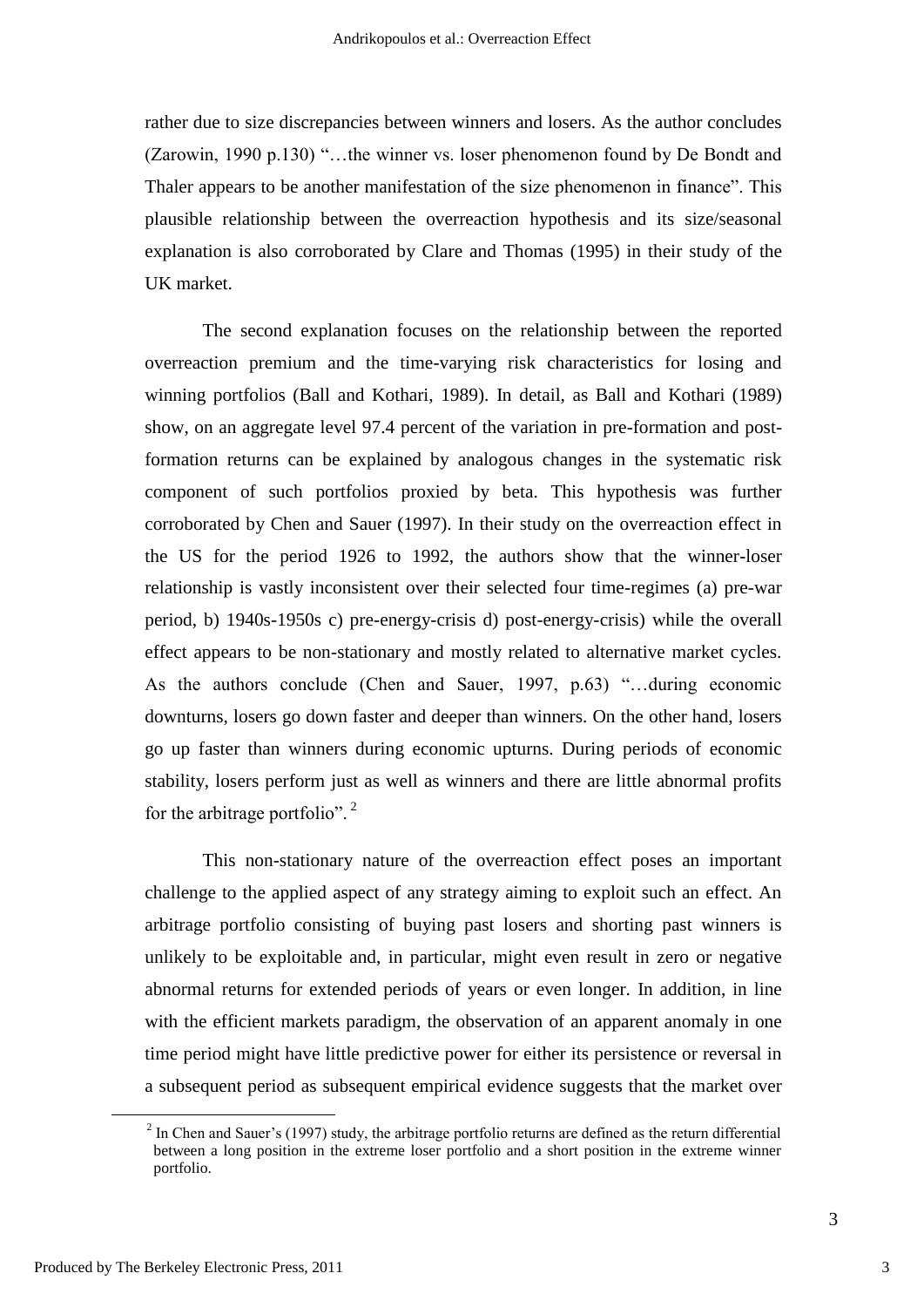extended periods under-reacts as often as it overreacts (Fama, 1998). This is especially valid in the case of the overreaction effect due to its link with the size/calendar anomaly whose time-varying nature is documented in prior research (Dimson and Marsh, 1999; Andrikopoulos *et al*., 2008).

Contrary to these studies, subsequent research on the overreaction effect in the US and abroad failed to corroborate the relationship between size/seasonal effects and time-varying risk with the winner-loser mean reversion hypothesis. In their study on the US market Chopra *et al*. (1992) provide evidence of an economically significant overreaction effect of approximately 5 percent per year even after controlling for size and risk. In addition, as the authors documented, the effect appears to be asymmetric amongst larger and smaller companies with extreme winner and loser deciles suggesting that the underlying effect could be caused by the difference in the investment patterns between individual and institutional investors (Chopra *et al*., 1992 p.262). These results were further corroborated by Dissanaike (2002, p.152) who suggests that "…the size and winner-loser effects are not completely independent of each other, but there is no evidence to suggest that the size effect subsumes the winner-loser effect".

The third and last main explanation is that the overreaction effect is, at least to some extent, spurious, and is caused by bias in the data or in the methods used in computing returns. Survivorship bias in the data may create a spurious overreaction effect by excluding bankrupt stocks, but may also understate a genuine overreaction effect by excluding takeover premiums on acquired companies not contained in the data set (Dissanaike, 1997). In addition, computing returns by summing monthly abnormal returns causes an upward bias in the post-formation returns of past losers (Conrad and Kaul, 1993) while an apparent anomaly may also be created by data mining or methodology mining (Fama, 1991).

It is noted, however, that the criticism of survivorship bias has little force for most US studies, since the CRSP returns data is generally regarded as being free from survivorship bias and any weaknesses and/or omissions from the CRSP returns data appear to have little impact on the results or main conclusions. Moreover, as Boynton and Oppenheimer (2006) show for the US market, even after correcting for both survivorship and micro-structure distortions from the bid-ask bounce biases,

4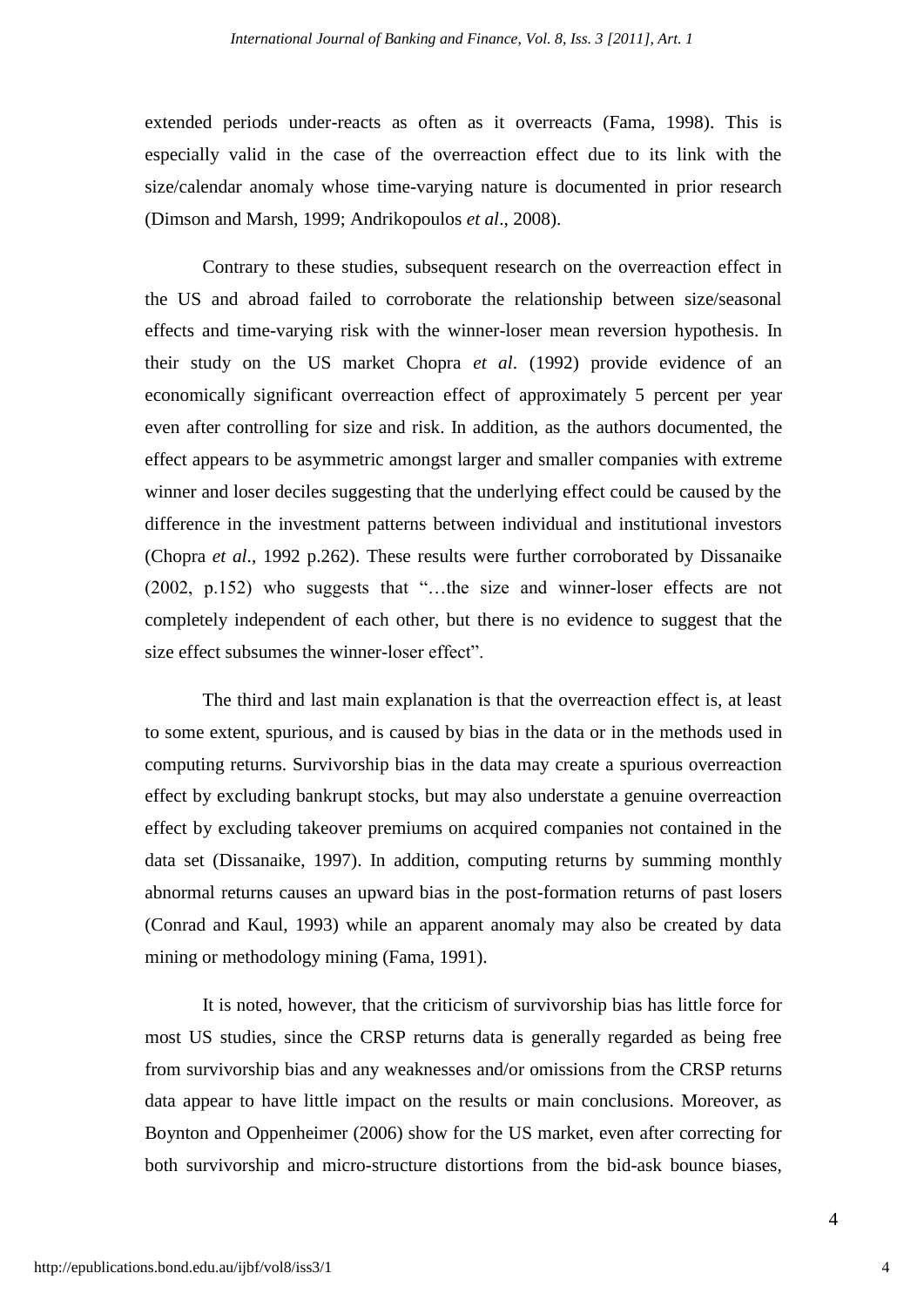past-losers outperform past-winners by an average annual return of 8.3 percent during the sample-period 1926 to 2002. However, what is most interesting in this most recent study on the US market is that contrarian strategies appear to have a neutral performance in more recent years (Boynton and Oppenheimer, 2006, pp.2626-2627) indicating that the overreaction effect may have gone into reverse.

The rest of the paper deals with the UK scenario as this study is about overreaction in the UK. The next section is a brief review of the findings from the UK market. Data and computation issues are described in section 3 and the findings are then presented and discussed in sections 4 and 5: the latter section is about adjusting the results for size effect. Finally, this paper concludes in section 6 with a summary of the main findings and their empirical implications.

## **2. The Overreaction Effect in the UK**

A similar picture of the persistence of the overreaction effect has been also documented in the UK using out-of-sample data. Using a data set covering the period 1955 to 1990, Clare and Thomas (1995) report an annual out-performance of 1.7 percent for portfolios consisting of prior losers compared to that of prior winners. According to statistical evidence reported in Table 1 in this paper, the performance reported in Clare and Thomas" (1995) study is supportive of most prior findings for the US market, with a strong momentum for the short-term period following portfolio formation and a reversal afterwards (De Bondt and Thaler, 1985; 1987). Nonetheless, this effect becomes marginal and statistically insignificant after controlling for size.

Hence, their conclusion is similar to that of Zarowin (1990) that the overreaction effect is just another manifestation of the size effect. These results were corroborated by Campbell and Limmack (1997). Using a dataset covering the period 1979 to 1990, the authors provide evidence of a strong momentum effect in the first twelve months following portfolio formation and subsequently an economically and statistically significant reversal in the fortunes of prior losers for a period of up to five years (Campbell and Limmack, 1997, p. 544). In addition, as their results suggest, the reversal documented was restricted only to the smallest 'loser'

5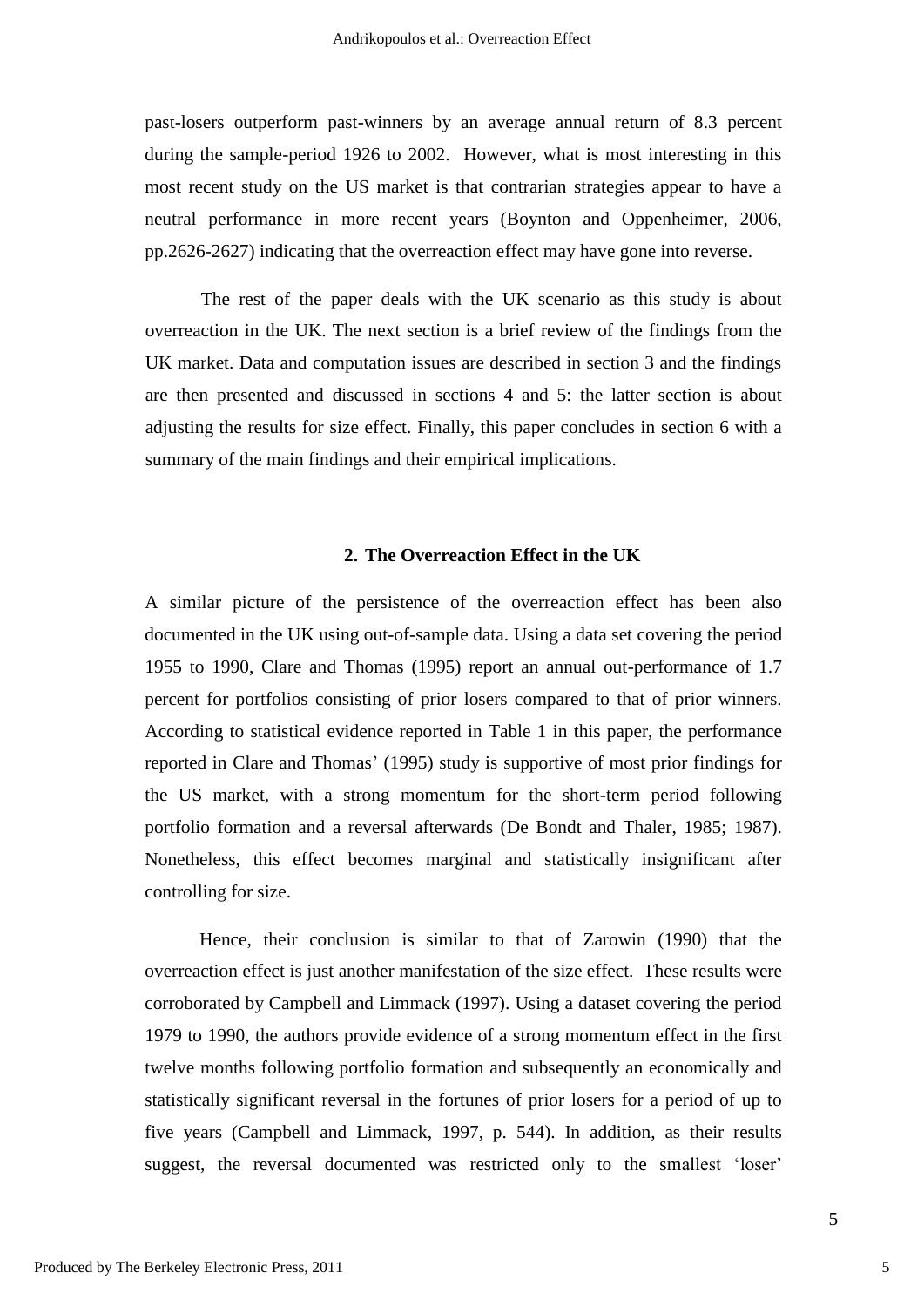companies indicating that this evident long-term overreaction is asymmetric and could be explained by the tax-loss selling hypothesis. These findings were further confirmed by George and Hwang (2007) in their study of the Hong-Kong market.

Subsequent studies of the overreaction effect in the UK appear to provide an alternative picture. The studies of Dissanaike (1997; 2002) are of particular value in that it is substantially free from the biases discussed earlier for the US studies. The research is based on a data set constructed by the author that appears to be free from survivorship and look-ahead biases. In addition, the buy and hold returns metric is used to avoid upward bias in the post-formation returns of past loser stocks, as documented in Conrad and Kaul (1993), while restricting the data set to large and liquid stocks within the FTSE500 Index minimised the impact induced by bid-ask spreads and infrequent trading. As the overreaction hypothesis has mostly been studied in the US context, Dissanaike (1997) also addresses the problem of datasnooping bias by carrying out tests on out-of-sample UK data.

| <b>Study</b>               | Date   | Meth/logy         | <i>Sample</i><br><b>Period</b> | $t+1$ to<br>$t+12$<br>$(W-L\%)$ | $t+1$ to<br>$t + 24$<br>$(W-L\%)$ | $t+1$ to<br>$t + 36$<br>$(W-L\%)$ | $t+1$ to<br>$t + 48$<br>$(W-L\%)$ | $t+1$ to<br>$t+60(W)$<br>$-L\%$ |
|----------------------------|--------|-------------------|--------------------------------|---------------------------------|-----------------------------------|-----------------------------------|-----------------------------------|---------------------------------|
| Clare and<br><b>Thomas</b> | 1995   | $CAR^{q, \#}$     | 1955-1990                      | $+0.37$                         | $-1.68$ **                        | $-1.57$ <sup>*</sup>              |                                   |                                 |
| $-1/$                      | $-1/1$ | $CAR^{q, \#, sa}$ | 1955-1990                      | $+0.57$                         | $-1.13***$                        | $-0.83$                           |                                   |                                 |
| Campbell and<br>Limmack    | 1997   | $CAR^{d, \#}$     | 1979-1990                      | $+10.07***$                     |                                   | $-4.44$                           |                                   | $-9.35$ <sup>*</sup>            |
| $-1/$                      | $-1/1$ | $CAR^{d,sa}$      | $-1/$                          | $+11.11$ ***                    |                                   | $-0.69$                           | -                                 | $+0.20$                         |
| Dissanaike                 | 1997   | $BHAR^d$          | 1979-1988                      | $-0.05^{\degree, c}$            | $-0.09$                           | $-0.31$                           | $-0.99$                           |                                 |

**Table 1: Prior findings on the overreaction effect in the UK (***W-L%***)**

**Notes:** This table provides a summary of prior literature on the overreaction hypothesis in the UK. All results are based on equally weighted portfolios of prior "losers" and "winners". Campbell and Limmack"s (1997) study uses as a sample the complete universe of the Risk Measurement Service compiled by London Business School. The study of Clare and Thomas (1995) is based on a random selection of 1000 securities in each calendar year and for all years under examination. W stands for 'winners' and L stands for 'losers'.

The coding system used for the description of the adopted methodologies is as follows: *BHAR-*Buy and Hold Abnormal Returns; *CAR*-Cumulative Abnormal Returns; *q* – based on quintiles; # – abnormal returns based on CAPM; d- deciles; ~ - aggregate t-statistic not provided by the author; c aggregate results based on a 48 month pre-formation period. \*, \*\*, \*\*\* indicate significance at the 10%, 5% and 1% level respectively.

6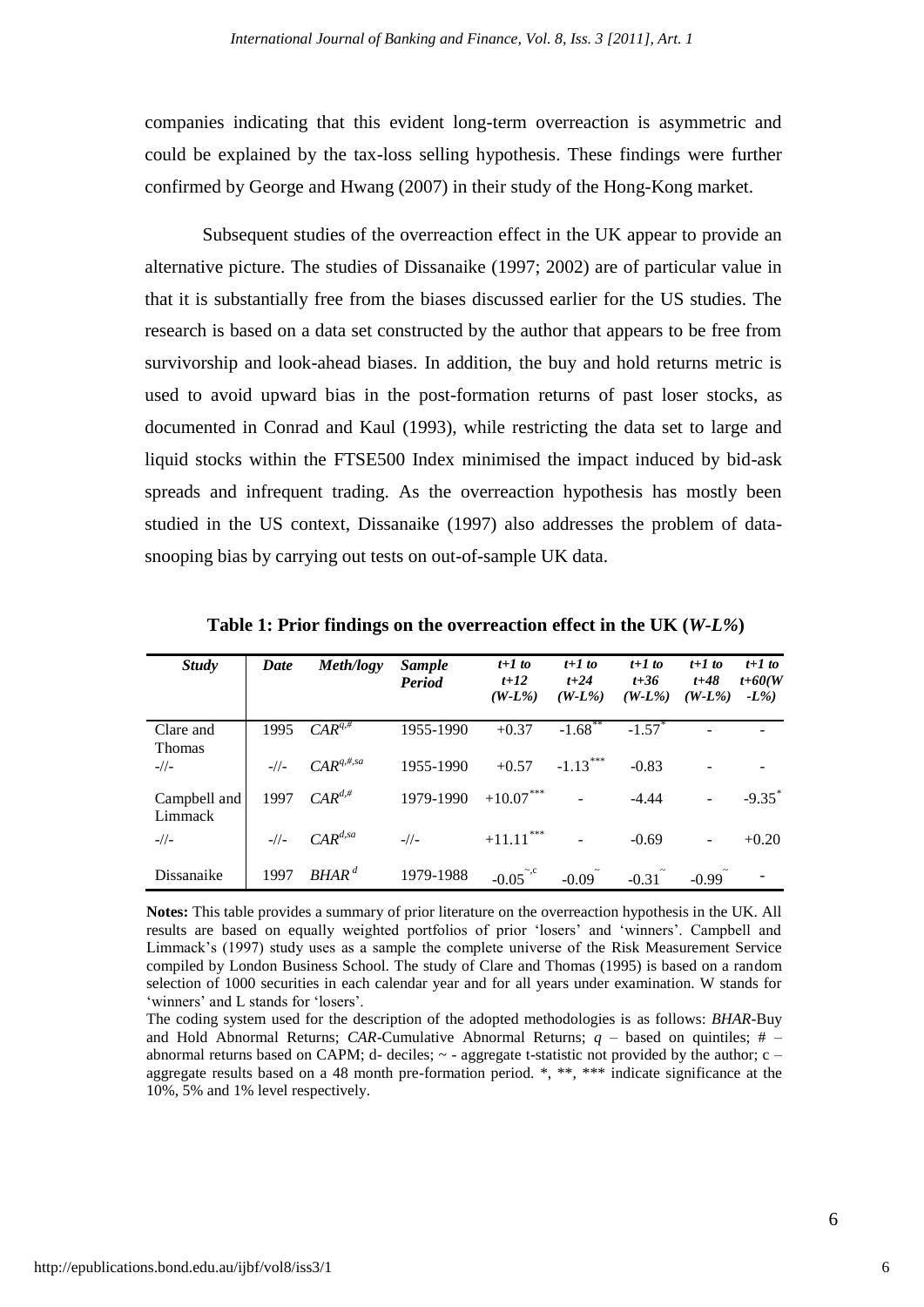The main conclusion of this study is that the overreaction effect existed in the UK market for the period 1979 to 1988, thus validating prior evidence that the effect is both economically and statistically significant. In a follow-up paper the author also provided evidence to show that the overall overreaction effect, although not independent of the size effect, is not subsumed under the latter, results that are difficult to reconcile with the joint market efficiency and CAPM hypothesis (Dissanaike, 2002).

This paper reports the findings of a study to extend our current knowledge on the overreaction effect in the UK market by assessing Chen and Sauer's (1997) hypothesis that the overall effect is associated with alternative market cycles and more specifically that prior losers' abnormal performance is mostly triggered during periods of economic recovery. Following this initial hypothesis, the study also addresses the relationship between the overreaction and size effects. As recent evidence suggests, the small size effect in the UK appears to be non-stationary in the post-1990 period and highly sensitive to the return measurement methodology adopted (Dimson and Marsh, 1999; Andrikopoulos *et al*., 2008). Hence, under all prior findings that the overreaction and small-size effects are interrelated, we would expect a similar reversal in the performance for the latter in the post-1990 period.

Compared to prior overreaction studies in the UK that were restricted by limited samples or used an FTSE500 data set and covered periods only up to 1990, this study examines the presence of overreaction in the UK market using a bias-free dataset comprised of the entire universe of securities in the official listing of the London Stock Exchange for the entire period 1987 to 2007. As the data set used here is different from and was constructed independently of those used in all previous studies, it can provide further evidence on the effect in the UK limiting possible data snooping bias that may have been present in prior studies using almost identical data sets and covering similar periods.

Previewing the main results and conclusions, this paper finds weak evidence for the overreaction hypothesis for the UK market for the 1987 to 2007 period. Considering that this paper and Dissanaike"s (1997; 2002) studies control for the main sources of bias discussed in the literature, the overall conclusion is that a genuine overreaction effect exist in the UK from 1975 to the late 1980s and

7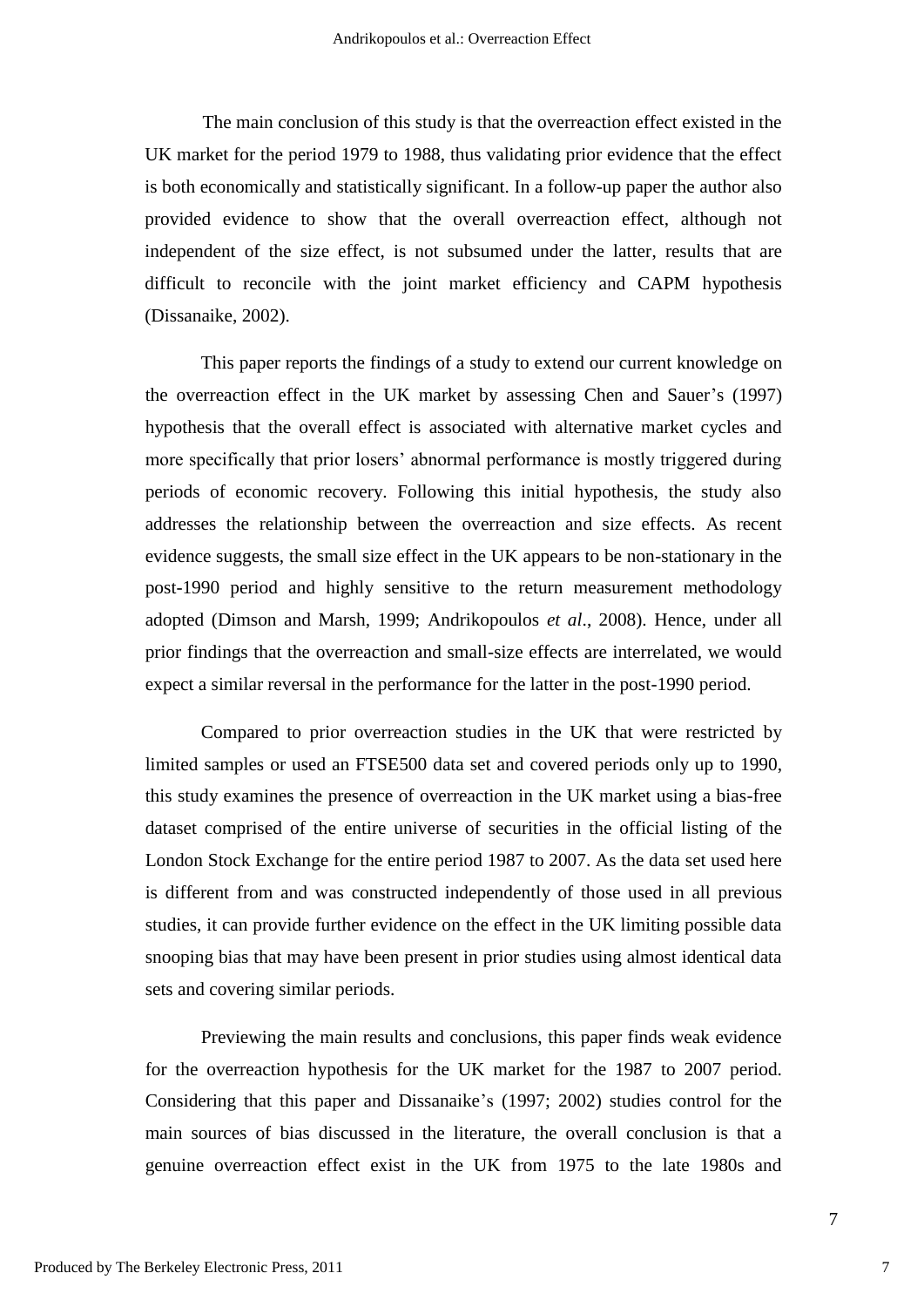weakened subsequently. This is consistent with the claim that the overreaction premium is compensation for time-varying risk and with the arguments of Fama (1991; 1998), that many anomalies can be merely the result of data mining and that regularities observed in one period are equally likely to persist or reverse in subsequent periods.

#### **3. Data and Return Computation**

#### **3.1 The Data**

Compared to prior UK studies on the overreaction effect that used the London Share Price Database as the main source of data for dataset selection (Clare and Thomas, 1995; Campbell and Limmack, 1997; Dissanaike, 1997; 2002), our data set is obtained from the combination of two alternative sources. Most of our out-of-sample data are obtained from UK Equity Data (UKED).<sup>3</sup> This data set comprises of the entire universe of UK securities that have been fully listed on the London Stock Exchange at any time during the period July 1987 to March 2004, excluding investment companies and investment trusts. The data selected are free from survivorship bias and look-ahead bias. For each company, data are given for the entire period covered by the file, not merely for the period when the company was fully listed.

The data files used in the present study are the total returns file and the market-listing file. UKED's total returns file gives monthly returns for each stock, adjusted for dividends, capital changes, mergers and acquisitions and other events impacting upon the computation of monthly total returns and covers the twenty-two year period April 1982 to April 2004. The market listing file also covers the same period and contains for each month the end-of-month market listing and trading status for each stock. As the present study covers the period January 1987 to December 2007, all December 1986 to July 1987 and post-April 2004 market listings and returns data were obtained from the London Share Price Database (LSPD) currently maintained and updated by London Business School.

1

<sup>3</sup> A detailed discussion of the characteristics of the UKED is presented in Andrikopoulos *et al*. (2008).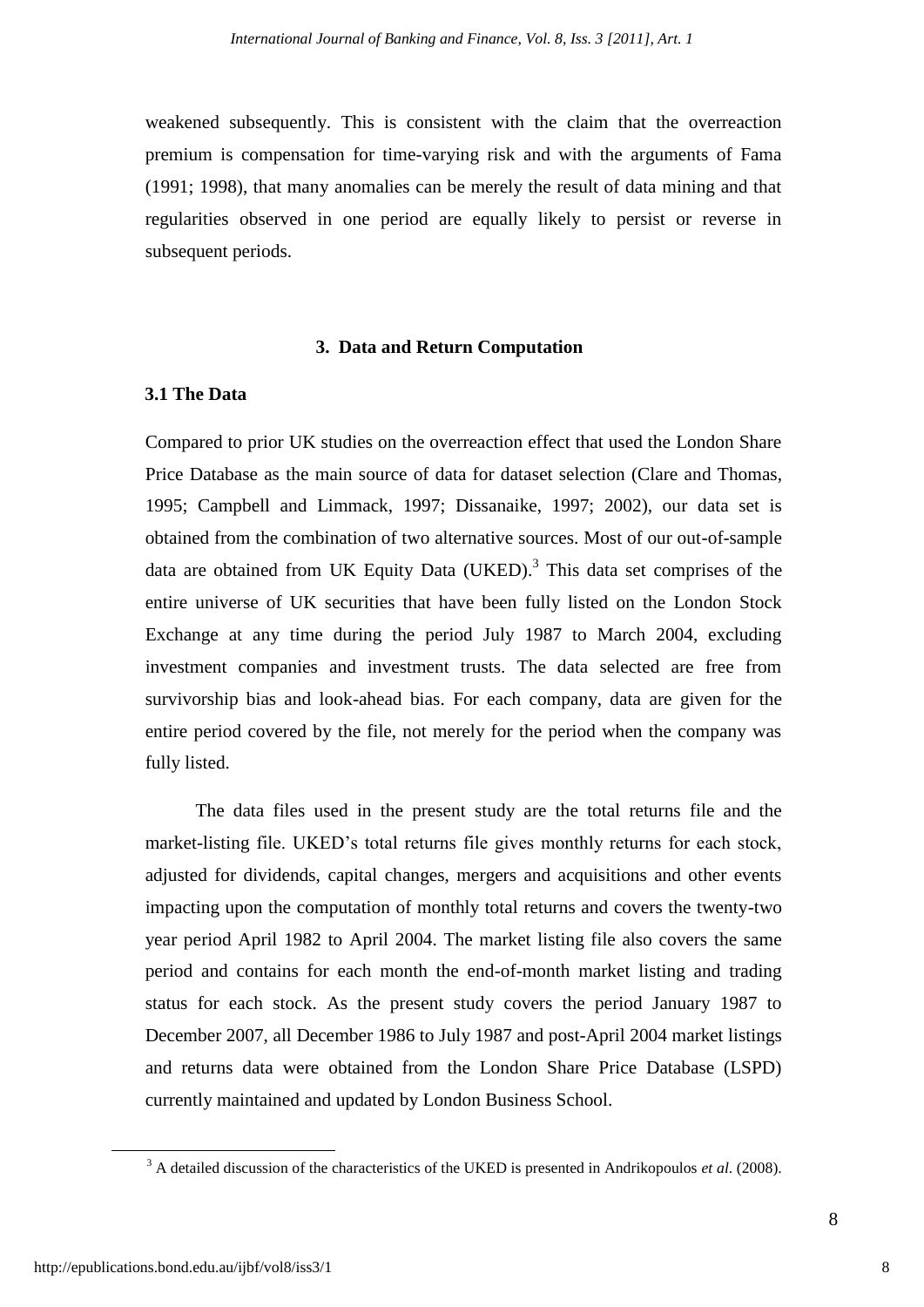To avoid any errors in the reconciliation of the data, all securities were matched manually using SEDOL numbers and official company names and the entire universe of stocks was further re-validated by a cross examination of all post-2004 securities against the Lehmann Communications Company Guide and Pinsents Company Guide for accuracy and re-confirmation of their listing status. In total, for the period December 1986 to December 2006, when the last portfolio was formed, there were 3063 securities officially listed shares on London"s main market.

From this data set, 235 securities were excluded as they were either associated with non-ordinary securities and/or those shares that were found to be suspended, de-listed or traded under Rule 535.2, Rule 4.2(a) or Rule 163(2) at each of the portfolio formation dates.



**Figure 1: QXL Ricardo Stock Price and BHARs Series**

**Notes:** This figure illustrates closing prices and buy-and-hold returns of QXL Ricardo Plc for the period October 1999 to December 2007. Buy-and-hold abnormal returns for QXL Ricardo Plc are estimated as  $BHAR_{QXL,k=48} = \_$  $(1 + r_{QXL,t}) - 1 = \prod_{t=1}^{t} (1 + r_{FTSEAll,t}) - 1$  $\overline{\phantom{a}}$  $\lfloor$  $_{=48} = \left\lceil \prod_{i=48}^{k=48} (1 + r_{QXL,t}) - 1 \right\rceil - \left\lceil \prod_{i=48}^{k=48} (1 + r_{FTSEAll,t}) - 1 \right\rceil$ J  $\overline{\phantom{a}}$  $=\left[\prod_{k=48}(1+r_{QXL,t})-1\right]-\left[\prod_{k=48}\right]$ = = 1 , 1  $k=48$  |  $\left| \right| \left| \right| \left| \right| \left| \right| \left| \right| T$   $^{\prime} QXL$ *k t*  $\left\{ \frac{FTSEAll_t}{-1} \right\}$  where *k* refers to the holding  $BHAR_{QXL,k=48} = \left[\prod_{i=48}^{k=48} (1 + r_{QXL,i}) - 1\right] - \left[\prod_{i=48}^{k=48} (1 + r_{QXL,i}) - 1\right]$ *t* period of  $k=48$  months taking a long position on the 1<sup>st</sup> of January 2004 and selling the stock on 31December 2007. All stock closing prices and returns for the company are obtained from the London Share Price Database *(LSPD)* maintained and updated by London Business School. Returns on the FTSE All-Share index are obtained from Thomson"s Datastream International. The large decrease in the company"s share price in December 2006 was caused by a 20-for-1 stock split. All returns are adjusted for dividend payments and capital changes.

In addition, further examination of the properties of the dataset lead us to exclude one particular security, QXL Ricardo Plc. Our rationale for such a decision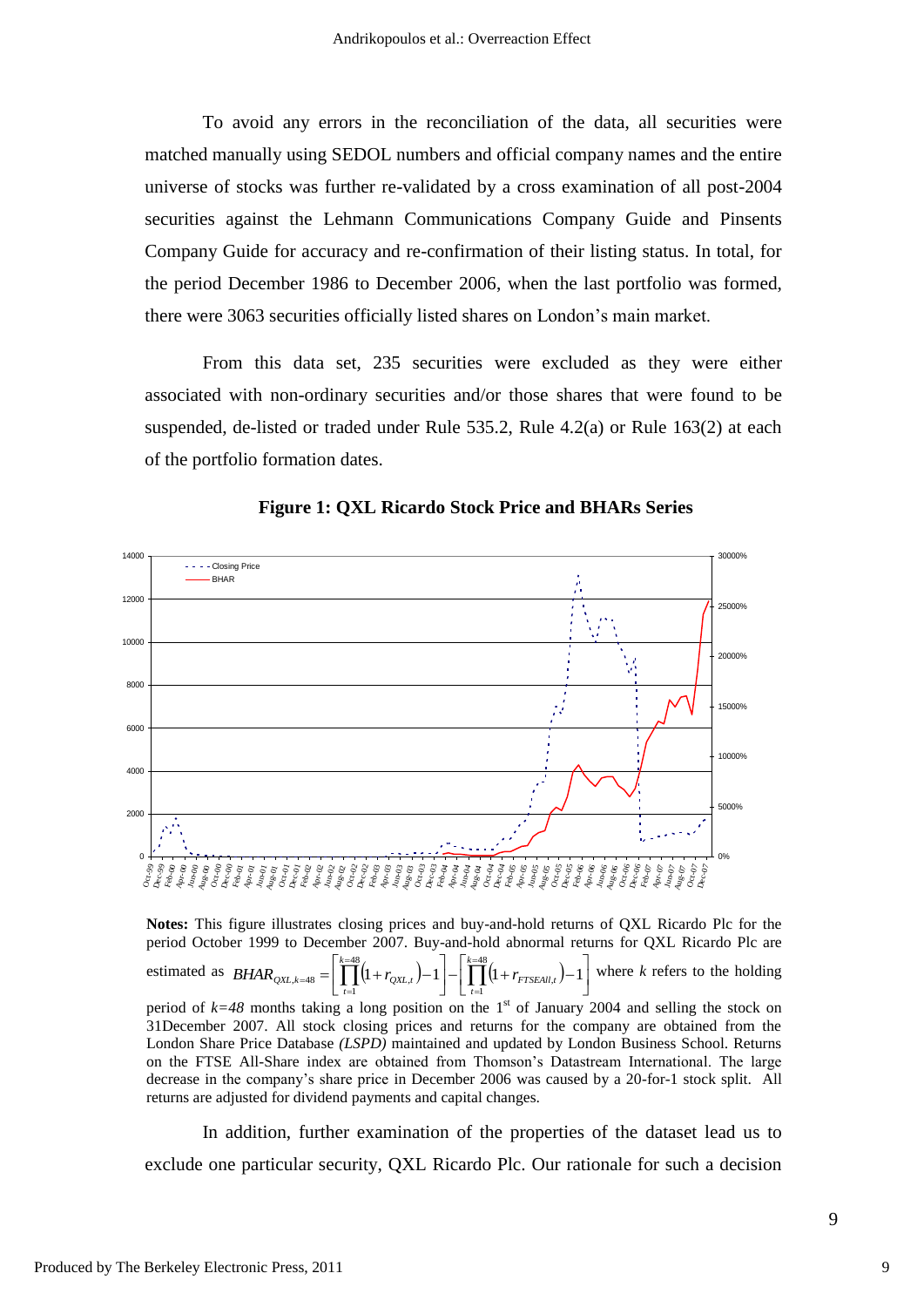was the unique performance of this company mostly caused by the enormous amount of speculative trading associated with this stock during the period 2004-2005, mostly a result of ongoing speculation regarding the solvency of the business and a potential takeover bid fed by the continuous increase in the equity holdings in the business of two competing investment banks.

As Figure 1 illustrates, including this company in any of our stock portfolios would misrepresent its true return properties as a long position in this security starting on the 1 January 2004 and held up to the end of the examined period would have yielded a unique outlier return of 25,513 percent.

Our final sample comprises of 2,827 securities representing 92.30 percent of the entire universe of fully-listed securities. Figure 2 illustrates the distribution of the selected sample over the period under examination.



**Figure 2: Sample selection and official listing coverage.**

**Notes:** This figure summarises the distribution of the selected sample. From a total universe of 3063 securities officially listed on London's main market during the period December 1986 to December 2006, we exclude 235 securities as they were either associated with non-ordinary securities and/or those shares that were found to be suspended, de-listed or traded under Rule 535.2, Rule 4.2(a) or Rule 163(2) during each of the portfolio formation dates. The final sample comprises of 2827 securities *(after excluding QXL Ricardo Plc),* representing 92.30% of the entire universe of fullylisted securities.

The largest number of stocks included in a portfolio formation is reported for December 1986 with 1583 securities actively traded. Nonetheless, the highest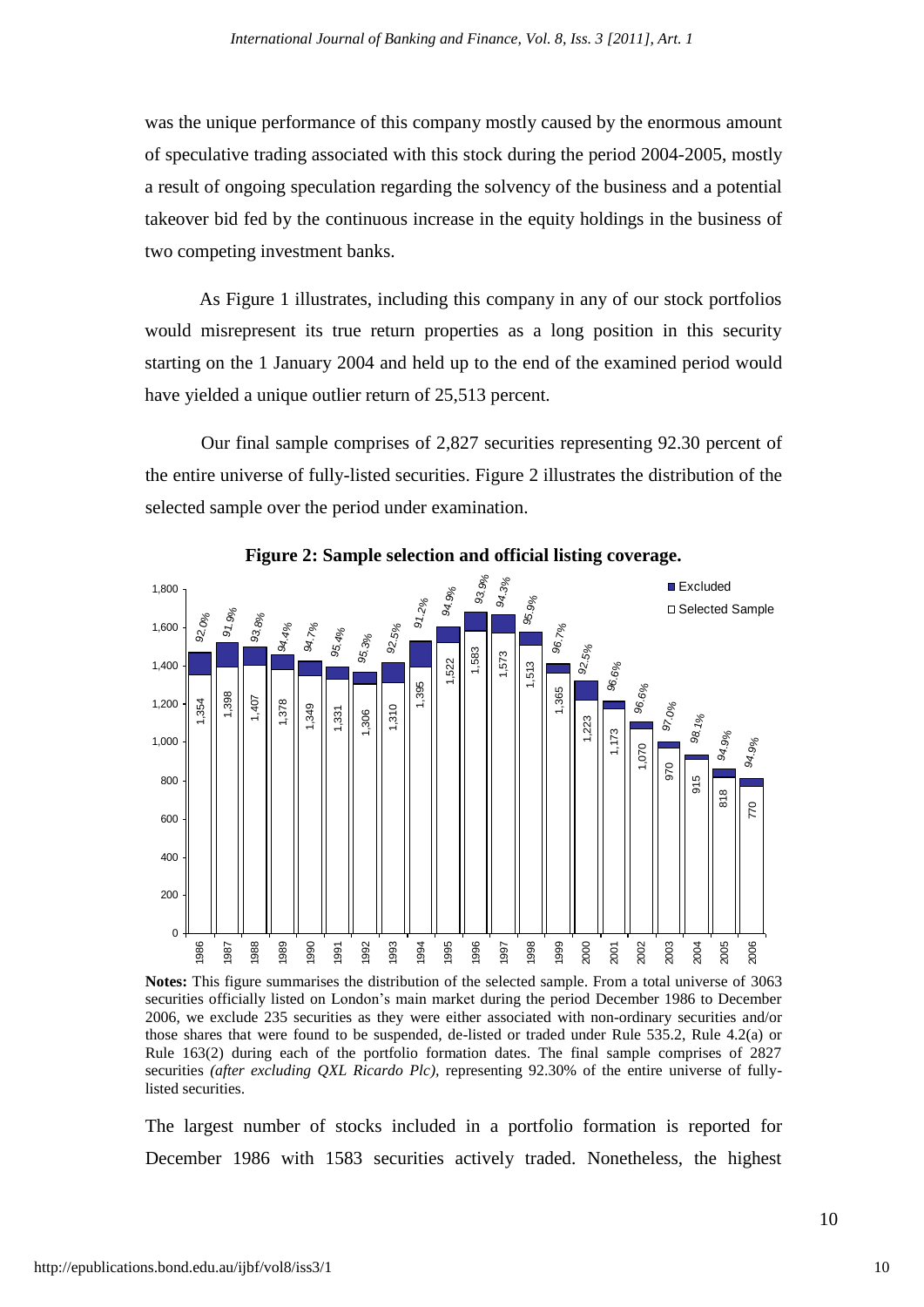percentage of coverage is reported for December 2004 with 98.1 percent of all actively-traded officially-listed securities included in the study.

What is most interesting from these statistics is the falling trend of UKregistered companies listed on London"s main market in the post-1999 period. The inflation of the dot.com bubble in the middle of 1998 led to an increasing preference for companies in this newly established sector to become listed on AIM rather than on the main market. Nonetheless, following the bursting of the bubble, the trend did not reverse resulting in a number of UK companies remaining in the main market consistently falling from 1,578 securities listed in December 1998 to 811 in December 2006. 4

#### **3.2 The Buy-and-Hold Abnormal Returns Model**

Because of the impact on the results produced from alternative return measurement methodologies and to allow comparison with prior research in the UK, this study uses two methods for computing returns. The first of these two, BHARs*,* is the methodology recommended in Conrad and Kaul (1993) and adopted in the studies of Dissanaike (1997; 2002). In addition, due to the reduced transaction costs associated with such an investment strategy, its use especially within a UK perspective is more realistic in practical terms. <sup>5</sup> Analytically, at the end of each calendar year all securities that were actively traded in the official listing of the UK market were sorted on the basis of their performance for the period of  $k=12,24,...,60$ months prior to portfolio formation, with each k-month period referring to an alternative holding time-interval.

Using the Market Listing file of UKED, we identified all stocks that were fully listed and trading in the market at the end of each calendar year and for which UKED reported a monthly return for each of the k-month periods. For example, for the k=48 months in December 1986, only those securities that reported a return for the entire period January 1983 to December 1986 were selected. The only exception is the k=60 months strategy for the December 1986 formation, where pre-formation

1

11

<sup>&</sup>lt;sup>4</sup> These numbers include only UK registered companies. Since 2001, the London Stock Exchange's main market has attracted a large number of foreign companies, while UK registered companies have preferred to list on AIM where listing criteria can be met more easily and an initial listing is more cost-effective.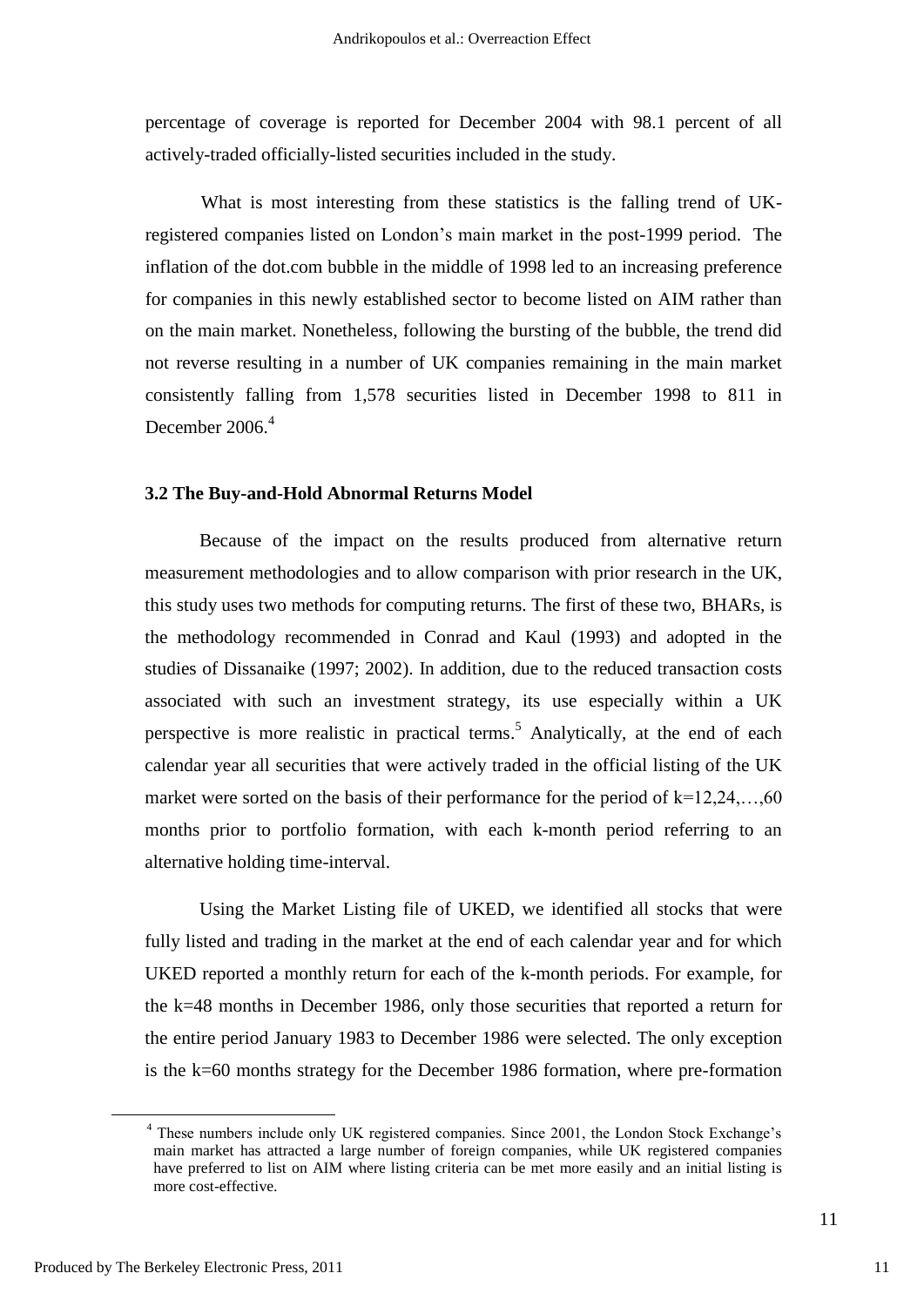BHARs are based on 57 observations, that is, starting in April 1982. The buy-andhold returns for each stock with monthly compounding were calculated as:

$$
BHR_{i,k} = \prod_{t=1}^{k} [(1+r_{i,t})] - 1 \tag{1}
$$

where,  $BHR_{i,k}$  is the buy-and-hold return for security *i* for a holding period of  $k =$ 12, 24,...,60 months and,  $r_{i,t}$  is the raw return on security *i* in month *t*.

Using the k=12,24,36,48 and 60 months pre-formation *BHRs*, all stocks were then sorted into equally-weighted deciles, with the number of stocks in each decile differing by up to one stock and ranked from highest to lowest k-month preformation return. Decile one (d1) is therefore the ten percent of stocks with the highest k-month pre-formation *BHRs*, with decile ten (d10) containing the ten percent of stocks with the lowest k-month pre-formation performance. For each stock, post-formation buy-and-hold returns were computed using the returnestimation methodology in (1) for all alternative  $k=12, 24, \ldots, 60$  months holding periods. Post-formation returns for each of the ten decile-portfolios were then estimated as the simple average of the returns computed for each stock in each decile. 6 This is algebraically formulated as

$$
BHR_{p,k} = \frac{1}{n} \sum_{i=1}^{n} \left[ \prod_{t=1}^{k} \left( 1 + r_{i,t} \right) - 1 \right]
$$
 (2)

where  $\left[ \prod_{t=1} (1 + r_{i,t}) - 1 \right]$  $\overline{\phantom{a}}$  $\left[ \prod_{t=1}^k \left( 1 + r_{i,t} \right) - \right]$  $(1 + r_{i,t}) - 1$ 1 , *k t*  $r_{i,t}$ )-1 is the *k-months BHRs* for security *i*, and  $r_{i,t}$  is the raw return

in security *i* at month *t*.

Monthly returns for all stocks that became de-listed during the post-formation

<u>.</u>

<sup>&</sup>lt;sup>5</sup>Buy-and-hold post-formation decile returns equal the returns on a strategy of buying the equally weighted portfolio of all stocks in the decile on the formation date, reinvesting dividends in the stock paying the dividend and investing any proceeds from de-listed stocks equally across the remaining stocks in the portfolio. BHARs' transaction costs are much lower than those of CARs, not only because of much less frequent trading, but also because the long-term buy-and-hold strategy adopted in this study would allow the investor to minimise the price impact by building holdings in smaller stocks over a period of time. Thus, if a large overreaction effect is found using the BHAR methodology, these profits would probably be exploitable in the UK stock market.

<sup>6</sup>These post-formation portfolio returns were computed under the assumption that equal-weighted portfolios are constructed on the portfolio-formation date and held throughout the post-formation periods.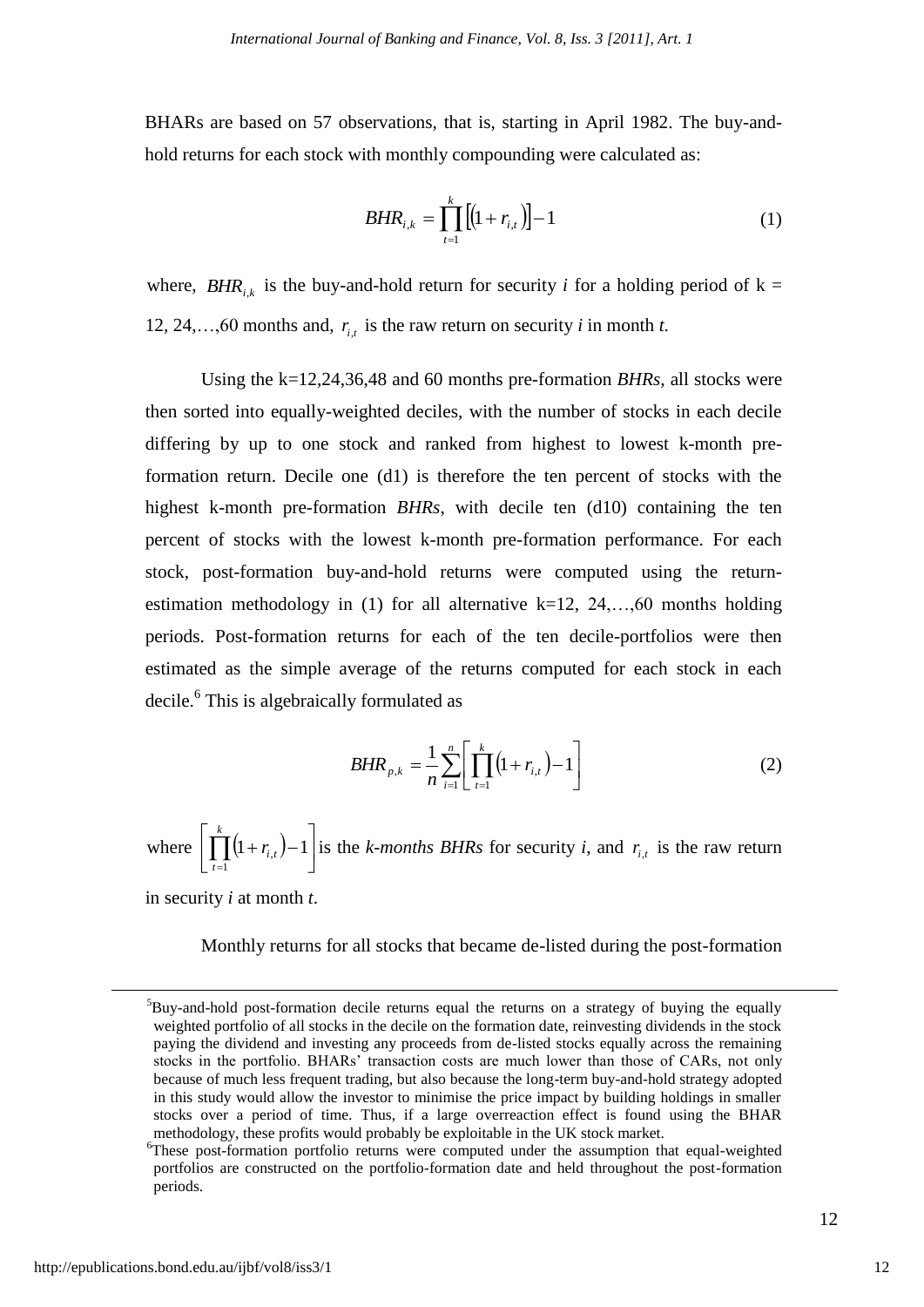period were replaced by the average monthly return of the remaining stocks in the decile portfolio. The only exceptions were those stocks that became valueless. We classified a stock as valueless whenever there was a subsequent UK Inland Revenue pronouncement that the stock was deemed to have become valueless and we assigned the –1 return to the month in which the stock was suspended for the last time.<sup>7</sup> This procedure corresponds to a strategy of investing any proceeds from a dead stock equally across the remaining stocks in the decile-portfolios.

Overall, the study examined twenty-one  $k=12$  non-overlapping formation periods starting from December 1986 and ending in December 2006, twenty k=24, nineteen k=36*,* eighteen k=48 and seventeen k=60 months overlapping portfolio formation periods, generating a total of 950 investment portfolios for the entire examined period 1January 1987 to 31 December 2007. Finally, the assessment of post-formation momentum profits and the "winner-loser" effect is reported in terms of buy-and-hold abnormal returns. This is estimated as the k-month difference between the average  $BHR_{p,k}$  of each momentum portfolio and the buy-and-hold returns of the FTSE All-share index, or

$$
B H A R_{p,k} = B H R_{p,k} - B H R_{FTSE,k} \tag{3}
$$

where  $BHR_{FTSE,k}$  is the k-month buy-and-hold returns on the index calculated as

$$
\left[\prod_{t=1}^k\left(1+r_{FTSE,t}\right)-1\right].
$$

As prior UK studies on the overreaction effect have reported a relationship between "winner-loser" and "size" effects (Clare and Thomas, 1995; Dissanaike, 2002), this study also addressed this issue by adopting a methodology similar to that introduced in Lakonishok *et al*. (1994). Analytically, at the end of each calendar year and for the entire sample period all securities included in our dataset were sorted on the basis of market capitalisation. All stocks were then assigned to decile portfolios with decile one (d1) consisting of the largest 10% of stocks and decile ten (d10) of the smallest. Post-formation average buy-and-hold returns for all size portfolios were

<u>.</u>

<sup>&</sup>lt;sup>7</sup>The adoption of this methodology will help us avoid introducing survivorship and sample selection bias into our results. These problems were found to be present in Conrad and Kaul"s (1993) methodology and are thoroughly investigated and discussed in Loughran and Ritter (1996).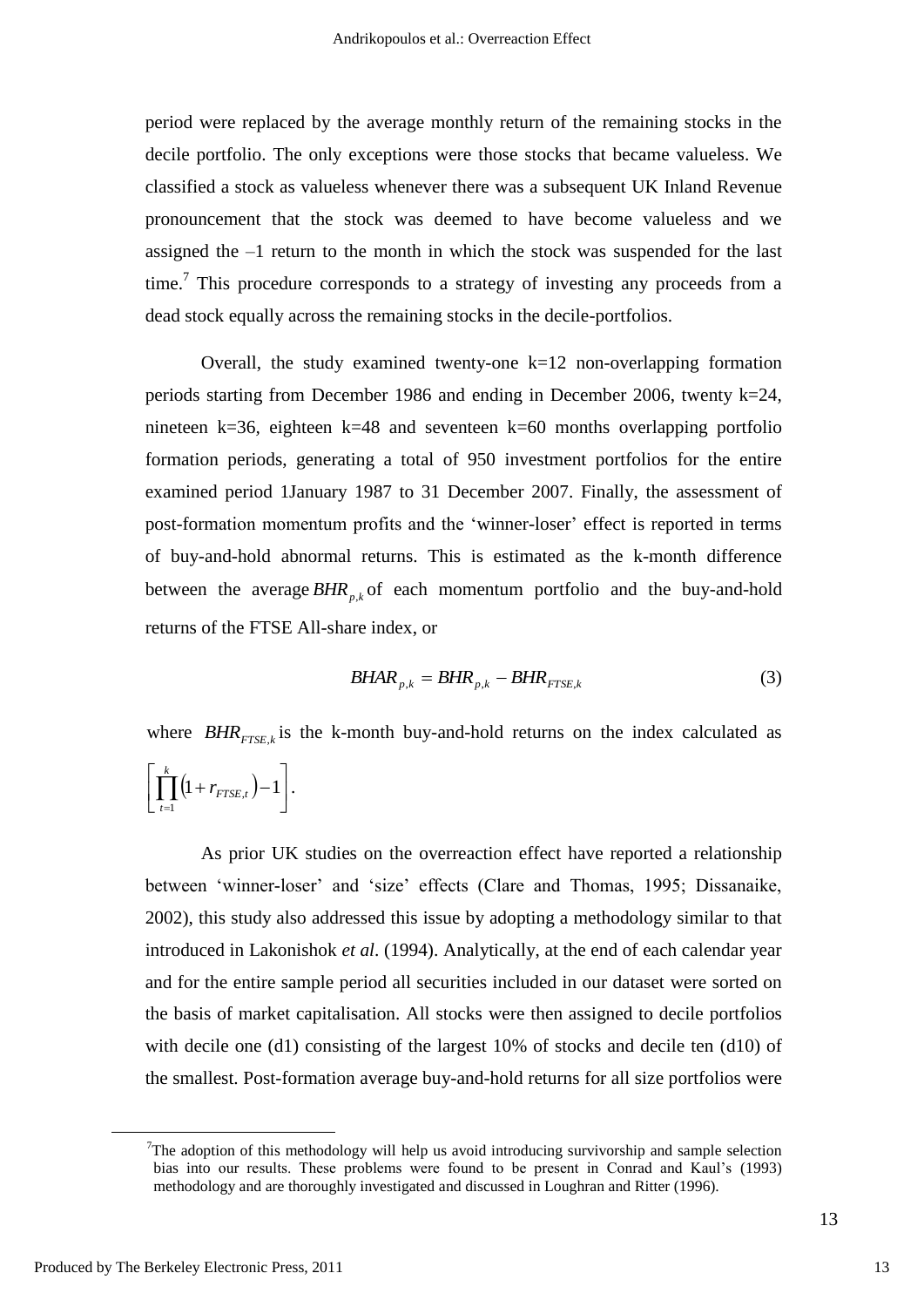calculated as in (2).

Finally, the k-month size-adjusted *BHAR*<sup>*sa*</sup><sub>*p,i,k*</sub> for all portfolios was then estimated as the difference between the post-formation  $BHR_{i,k}$  of each security and their corresponding matching size-portfolio  $BHR_{p,k}^{SIZE}$  for  $k=12, 24, 36, 48$  and 60 post-formation holding periods, or

$$
BHR_{p,i,k}^{sa} = \left[ \prod_{t=1}^{k} \left( 1 + r_{i,t} \right) - 1 \right] - \frac{1}{n} \sum_{i=1}^{n} \left[ \prod_{t=1}^{k} \left( 1 + r_{i,t} \right) - 1 \right] \tag{4}
$$

Moreover, average size-adjusted buy-and-hold abnormal returns,  $BHAR_{p,i,k}^{sa}$ were estimated following a similar methodology to that described in (3). Overall, if the "size-effect" is subsumed within the "winner-loser" effect as Dissanaike (2002) suggested, the adoption of this methodology will allow the exclusion of common returns elements between the two and provide a better picture of the pure performance of the mean reversion effect in the UK during the 1990s.

As regards the estimation of statistical significance, the *t*-statistics for the k=12 months holding period were computed using the conventional *t*-statistic methodology given as

$$
t = \overline{\mathcal{G}} - \nu / S_{\overline{\mathcal{G}}}
$$
 (5)

where  $\overline{S}$  is the mean difference in the *k-month* average buy-and-hold abnormal returns between winners and losers,  $(BHAR_k^{\nu} - BHAR_k^L)$ , *BHAR*<sup>*w*</sup> – *BHAR*<sup>*k*</sup></sup>,  $\nu$  is equal to zero,  $S_{\bar{g}}$  is the standard error of the mean difference estimated as  $\sigma/\sqrt{W}$  and *W* is the sum of weights.

However, as the portfolio formation periods for the  $k=24$ , 36, 48, and 60 months investment strategies overlap, the conventional *t-*statistic methodology would lead to overestimated *t-*values and possibly erroneous inferences. To solve this problem, statistical significance for the "winner-loser" return differences for the  $k=24$ , 36, 48, and 60 months was computed using the Fama and MacBeth (1973) procedure with certain adjustments for the relevant *k-*th order autocorrelation. Hence, similar to prior studies (Chopra *et al*., 1992; Dissanaike, 2002), the *t-*statistic for the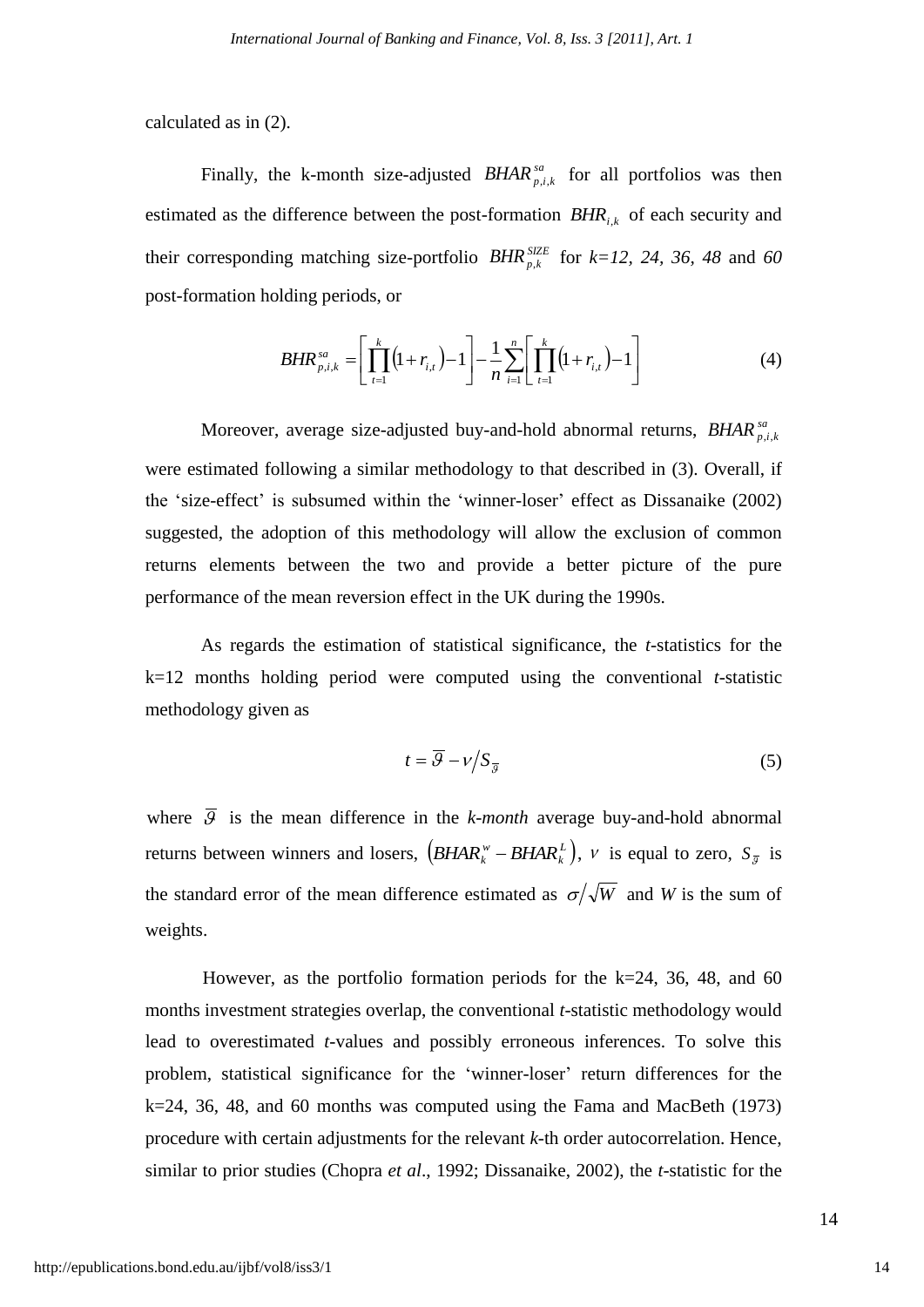$ABHAR_{n,k}$  difference between 'winners' and 'losers' for the k=60 months holding period is estimated as in (5) but we adjust  $S_{\overline{g}}$  for fourth-order autocorrelation as

$$
S_{\bar{g}} = \frac{\sigma}{N} \sqrt{N + 2(N - 1)\rho_1 + 2(N - 2)\rho_2 + 2(N - 3)\rho_3 + 2(N - 4)\rho_4}
$$
(6)

where N = 17 (December 2002 being the last portfolio formation period),  $\sigma$  is the standard deviation of the time series of the average buy-and-hold returns" differential between winners and losers  $(BHAR_k^{\nu} - BHAR_k^{\nu})$ *BHAR*<sup>*w*</sup> – *BHAR*<sup>*L*</sup></sup> $)$  and,  $\rho$ <sub>*i*</sub> is the estimated *n*th order autocorrelation coefficient. A similar methodology is also adopted for the remaining k=24, 36 and 48 months holding periods.

#### **3.3 The Cumulated Abnormal Returns Model**

The second methodology for calculating momentum abnormal returns is similar to the one adopted in De Bondt and Thaler (1985). Cumulative monthly portfolio abnormal returns were obtained by taking the average abnormal returns for all stocks in the portfolio, which corresponds to an assumption of monthly rebalancing by forming an equally weighted portfolio at the end of every month. Nonetheless, due to the presence of UK Stamp Duty of 0.5 percent which is payable on all stock purchases, realistically, this strategy is highly cost-inefficient. In addition, small capitalisation stocks in the UK market are in general much smaller and less liquid than in the US.

*ABHAR<sub>P</sub>*, difference between 'winners' and 'losers' for the k=60 months holding<br>
period is estimated as in (5) but we adjust  $S_p$  for fourth-order autocorrelation as<br>  $S_2 = \frac{\sigma}{N} \sqrt{N - 2(N - 3)} \rho_1 - 2(N - 3) \rho_2 + 2(N - 3) \rho_3$ Hence, as past-losers in particular might contain a very high proportion of highly illiquid penny shares, any possible overreaction effect under *CAR* is unlikely to be exploitable in the UK because of transaction costs. In addition, in contrast to the buy-and-hold returns methodology, the monthly rebalancing process used in the *CAR* methodology will tend to put more weight on current performance leading to a different classification of companies with extreme recent performances into 'winning'/'losing' deciles compared to that obtained using the former method. Nonetheless, as Loughran and Ritter (1996, p.1963) argue "…the buy-and-hold method provides a sharper distinction between portfolios when classifying firms. However, once the portfolios are selected, *CARs* and buy-and-hold returns give rise to similar empirical conclusions".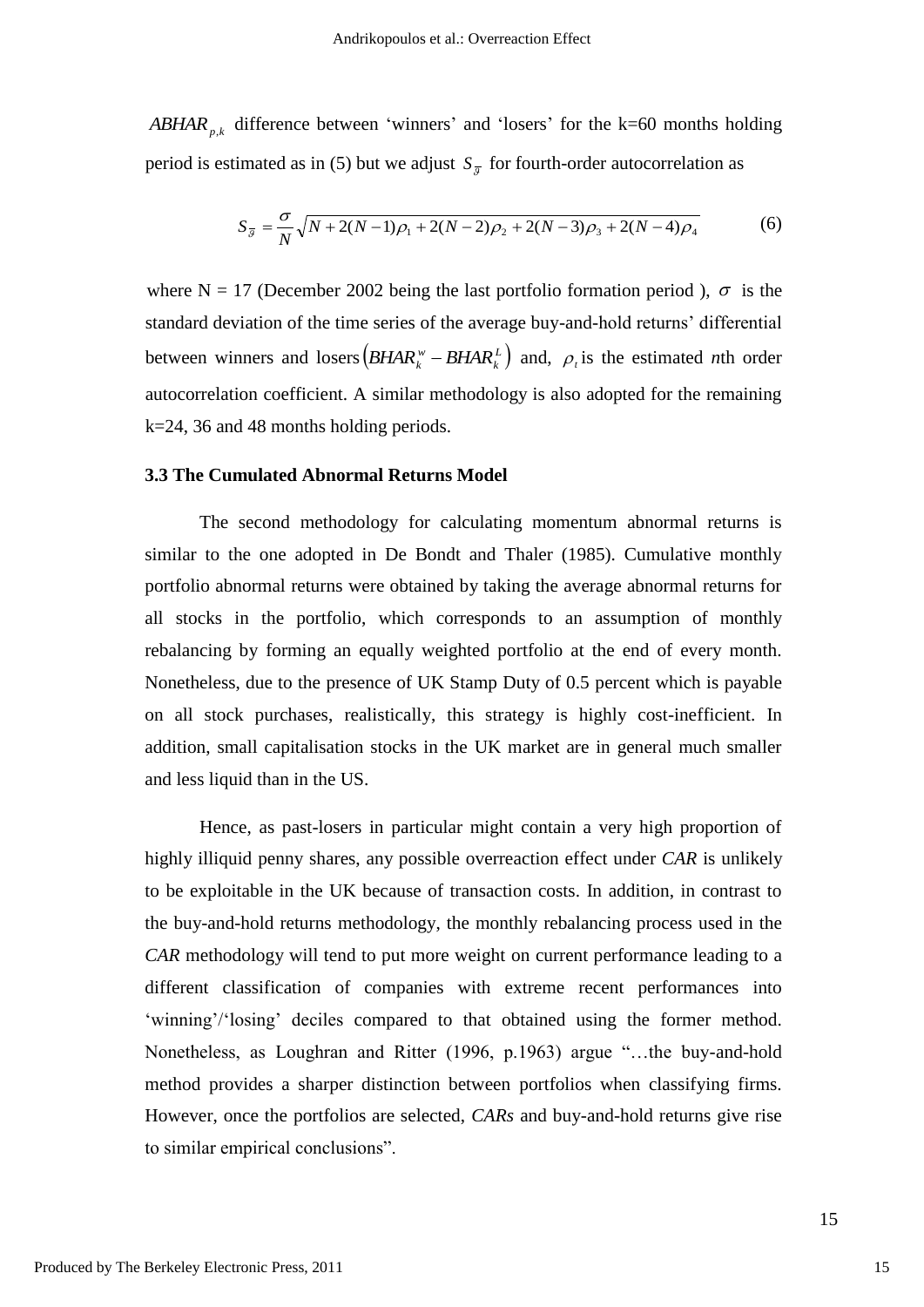Although the buy-and-hold returns approach is the preferred method for the above methodological and empirical reasons, the use of *CARs* will allow comparison with those results reported in earlier work in the US and UK markets (De Bondt and Thaler, 1985; 1987; Clare and Thomas, 1995; Campbell and Limmack, 1997; Chen and Sauer, 1997). In detail, for each calendar month prior to the portfolio formation, abnormal stock returns were calculated as the difference between the monthly raw return on each stock and the monthly return of the average of all stocks actively trading in the UK equity market or

$$
ARR_{i,t} = r_{i,t} - \left[\frac{1}{n}\sum_{i=1}^{n}r_{i,t}\right]
$$
 (7)

Cumulative abnormal returns *(CAR)* are defined as the sum of the abnormal monthly returns notated as:

$$
CAR_{i,k} = \sum_{i=1}^{k}ARR_{i,t}
$$
 (8)

where  $ARR_{i,t}$  is the abnormal raw returns on each security *i* at time *t*, and *k* is the number of months prior to the portfolio formation date, *k = 12, 24,…, 60 months.* 

All equally weighted momentum deciles were constructed by sorting all actively-traded stocks at the portfolio formation date on the basis of prior k-months  $CAR_{i,k}$  with decile one (d1) being the extreme prior-winners and decile ten (d10) the extreme prior losing stocks. Similarly, the average abnormal post-formation decile monthly return is defined as

$$
AAR_{p,t} = \frac{1}{u(p)} \sum_{i=1}^{u(p)} \left[ r_{i,t} - \left( \frac{1}{n} \sum_{i=1}^{n} r_{i,t} \right) \right] \tag{9}
$$

where  $\left| \frac{1}{r} \sum r_{i,t} \right|$ J  $\left(\frac{1}{r}\right)_{i}^{n}$  $\setminus$  $\left(\frac{1}{n}\sum_{i=1}^n\right)$ *i*  $r_{i,t}$  $\overline{n}$   $\sum_{i=1}^{\infty}$ <sup> $t_i$ </sup>  $\left( \frac{1}{n} \sum_{i=1}^{n} r_{i} \right)$  is the average return on the market index for each calendar month *t* following portfolio formation, *p* is the decile portfolio formed at the end of December of each calendar year ( $p = d1, ..., d10$ ),  $u(p)$  is the number of stocks in *p* and where  $r_{i,t}$  is the monthly return on stock *i*. Finally, the cumulative abnormal post-formation decile return is the sum of the monthly average abnormal post-

16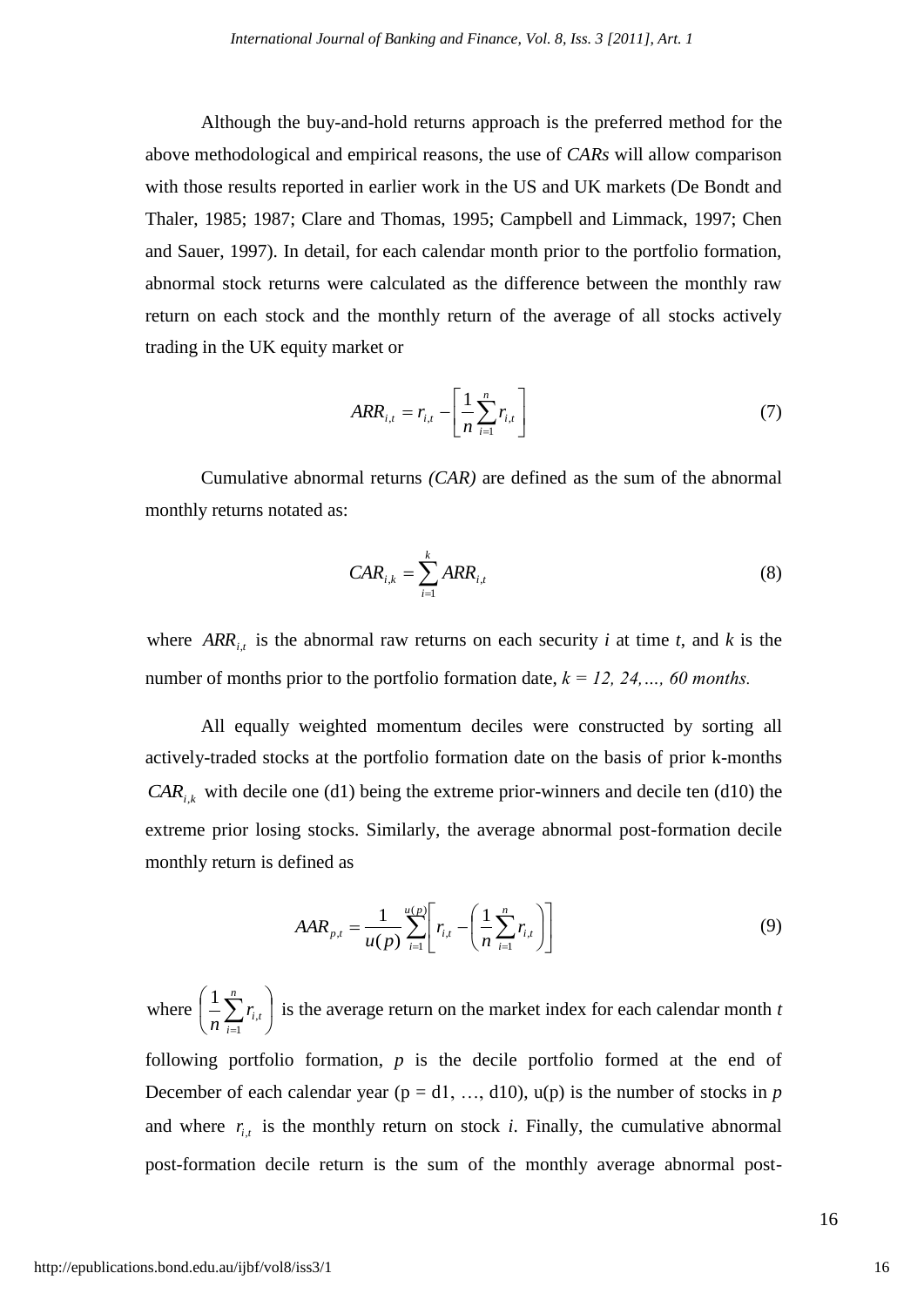formation decile returns or

$$
CAR_{p,k} = \sum_{i=1}^{k} AAR_{p,t} \tag{10}
$$

where  $AAR_{p,t}$  is the average abnormal returns on each momentum portfolio  $p$  at time *t* and *k* is the number of months after the portfolio formation date,  $k =$ 12,24,36,48 and 60. Similarly to De Bondt and Thaler"s (1985) methodology, our universe of stocks only includes all those with 60 months of unbroken pre-formation returns. The present study uses all stocks in the *UKED* universe that have monthly returns throughout the pre-formation period, i.e. sixty continuous observations for the k=60 months investment horizon, forty-eight for the k=48 months one and so on.

#### **4. Results**

#### **4.1 Results for the BHAR Methodology**

Table 2 contains the averages of pre-formation and post-formation *BHARs* for each decile, with the averages taken across all portfolio formation dates. Table 2 reveals the extreme variations in pre-formation abnormal returns across past winner and past loser deciles and for all *k-*month holding periods.

According to Panel A, for the  $k=12$  months test-period, the abnormal returns range from 129 percent for prior winners (d1) to a loss of 52.5 percent for prior losers (d10). As regards post-formation performances, the results suggest a consistent momentum effect with prior winners still outperforming prior losers. The difference in performance between (d1) and (d10) is 7.4 percent, a result which is only significant at the 15 percent level (*t-*value of 1.551). Furthermore, these k=12 months post-formation returns increase almost uniformly from decile 1 to decile 10, while the same pattern is evident when individual formation dates are considered.

A similar picture is reported in Panel B which summarises the results from the k=24 months holding period. Winners again appear to outperform losers up to the end of the buy-and-hold period with a total return differential of 2.4 percent. Nonetheless, although these results are significant in economic terms these

17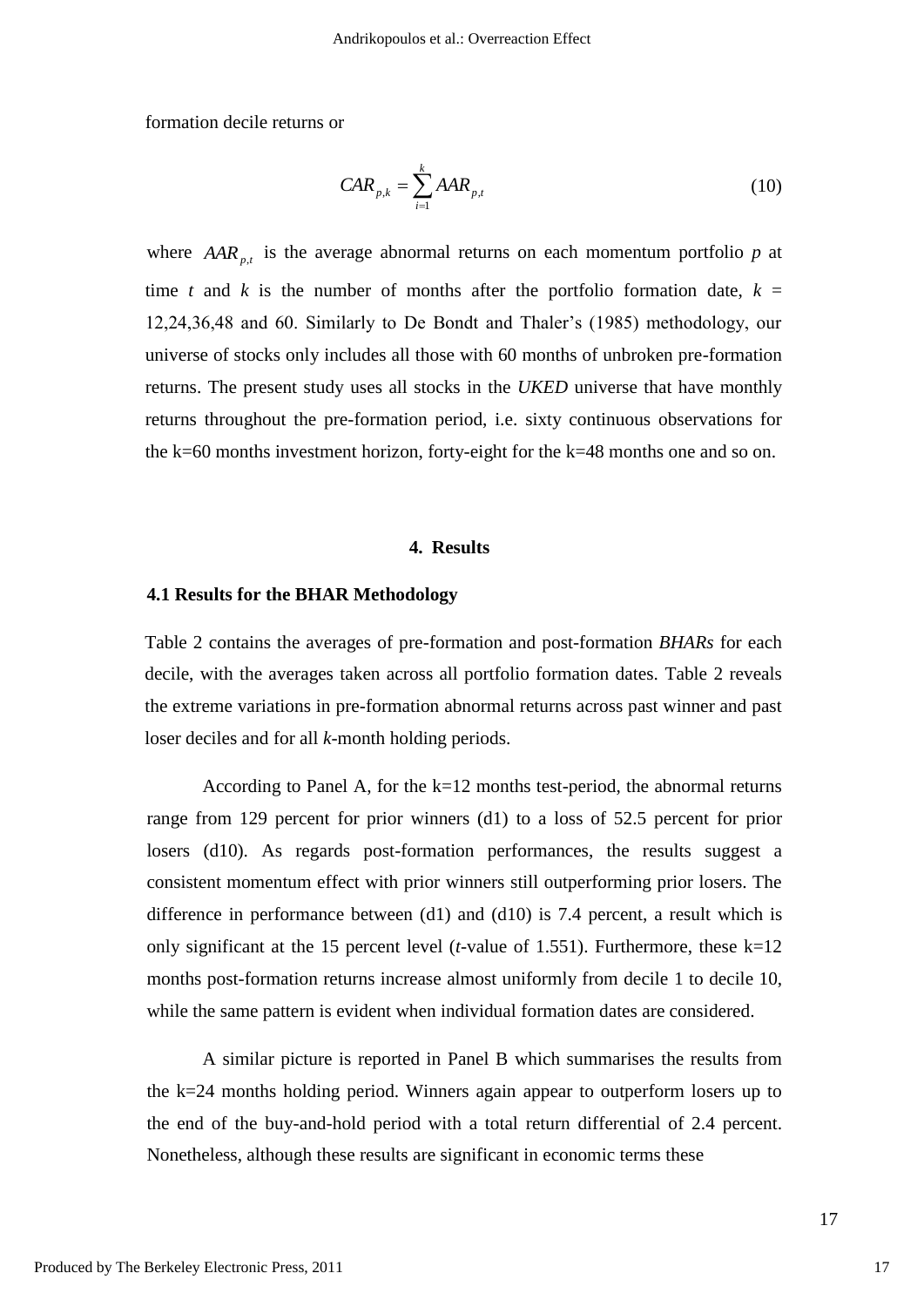# **Table 2: Pre- and post-formation average**  *BHARp*,*<sup>k</sup>* **on momentum portfolios for the period January 1987 to December 2007**

| Panel A: Average BHARs for momentum deciles based on 12 months pre-formation performance |       |       |       |                 |          |          |                 |                                                  |  |  |  |
|------------------------------------------------------------------------------------------|-------|-------|-------|-----------------|----------|----------|-----------------|--------------------------------------------------|--|--|--|
|                                                                                          | dI(W) | d2    | d3    | $\ldots \ldots$ | d8       |          |                 | $d9 \quad d10 \, (L) \quad \text{Diff}_{d1-d10}$ |  |  |  |
| $\overline{N}$                                                                           | 126   | 126   | 126   |                 | 126.     | -126     | -126            |                                                  |  |  |  |
| $k=$ $\lceil -12.01 \rceil$                                                              | 1.298 | 0.544 | 0.356 |                 | $-0.132$ |          | $-0.266 -0.525$ | $1.822***$                                       |  |  |  |
| $k=$ [0, + 12]                                                                           | 0.073 | 0.058 | 0.050 |                 | 0.001    | $-0.005$ | $-0.001$        | 0.074                                            |  |  |  |

|  |  | Panel B: Average BHARs for momentum deciles based on 24 months pre-formation performance |  |  |  |
|--|--|------------------------------------------------------------------------------------------|--|--|--|
|--|--|------------------------------------------------------------------------------------------|--|--|--|

|                | dI(W) | ď2    | d3    | . | d8       | d9       | d10(L)   | $Diff_{d1-d10}$ |
|----------------|-------|-------|-------|---|----------|----------|----------|-----------------|
| N              | 123   | 123   | 123   |   | 123      | 123      | 123      |                 |
| $k=$ [-24,0]   | 2.473 | 0.965 | 0.638 |   | $-0.165$ | $-0.346$ | $-0.638$ | $3.111***$      |
| $k=$ [0, + 12] | 0.045 | 0.048 | 0.054 |   | 0.023    | 0.031    | 0.037    | 0.008           |
| $k=$ [0,+24]   | 0.033 | 0.047 | 0.063 |   | 0.058    | 0.040    | 0.009    | 0.024           |

*Panel C: Average BHARs for momentum deciles based on 36 months pre-formation performance*

|                | (W)<br>dI | d2    | d3    | <br>d8   | d9       | d10(L)   | ${\rm \emph{Diff}}_{d1\text{-}d10}$ |
|----------------|-----------|-------|-------|----------|----------|----------|-------------------------------------|
| N              | 120       | 120   | 120   | 120      | 120      | 120      |                                     |
| $k=$ [-36,0]   | 3.624     | 1.369 | 0.892 | $-0.177$ | $-0.394$ | $-0.701$ | $4.325***$                          |
| $k=$ [0, + 12] | 0.017     | 0.050 | 0.029 | 0.028    | 0.041    | 0.040    | $-0.023$                            |
| $k=$ [0, +24]  | $-0.012$  | 0.079 | 0.039 | 0.075    | 0.092    | 0.070    | $-0.082$                            |
| $k=$ [0, +36]  | $-0.066$  | 0.053 | 0.047 | 0.062    | 0.123    | 0.075    | $-0.140$                            |

*Panel D: Average BHARs for momentum deciles based on 48 months pre-formation performance*

|                | dI(W)    | d2    | d3       | . | d8       | d9       | d10(L)   | $Diff_{d1-d10}$ |
|----------------|----------|-------|----------|---|----------|----------|----------|-----------------|
| N              | 116      | 116   | 116      |   | 116      | 116      | 116      |                 |
| $k=$ [-48,0]   | 5.098    | 1.914 | 1.252    |   | $-0.119$ | $-0.370$ | $-0.705$ | 5.803***        |
| $k=$ [0, + 12] | 0.007    | 0.040 | 0.035    |   | 0.061    | 0.073    | 0.046    | $-0.039$        |
| $k=$ [0, +24]  | $-0.017$ | 0.041 | 0.031    |   | 0.101    | 0.127    | 0.058    | $-0.075$        |
| $k=$ [0, +36]  | $-0.054$ | 0.038 | 0.022    |   | 0.107    | 0.132    | 0.077    | $-0.131$        |
| $k = [0, +48]$ | $-0.091$ | 0.023 | $-0.007$ |   | 0.120    | 0.148    | 0.034    | $-0.125$        |

*Panel E: Average BHARs for momentum deciles based on 60 months pre-formation performance*

|                | dI(W)    | d2       | d3       | . | d8       | d9       | d10(L)   | $Diff_{d1-d10}$       |
|----------------|----------|----------|----------|---|----------|----------|----------|-----------------------|
| N              | 113      | 113      | 113      |   | 113      | 113      | 113      |                       |
| $k=$ [-60,0]   | 6.669    | 2.565    | 1.706    |   | $-0.014$ | $-0.320$ | $-0.691$ | $7.360***$            |
| $k = [0, +12]$ | $-0.002$ | 0.025    | 0.015    |   | 0.048    | 0.088    | 0.038    | $-0.040$              |
| $k=$ [0, +24]  | $-0.029$ | 0.011    | 0.021    |   | 0.107    | 0.128    | 0.056    | $-0.085$              |
| $k=$ [0, +36]  | $-0.085$ | $-0.014$ | 0.018    |   | 0.129    | 0.152    | 0.031    | $-0.116$              |
| $k = 10, +481$ | $-0.109$ | $-0.033$ | 0.043    |   | 0.173    | 0.172    | 0.019    | $-0.129$              |
| $k=$ [0,+60]   | $-0.155$ | $-0.085$ | $-0.005$ |   | 0.125    | 0.161    | 0.053    | $-0.208$ <sup>*</sup> |

**Notes:** This figure illustrates the difference in the buy-and-hold abnormal returns *(BHARs)* between past winners and losers for all *k=12,24,…60 months* holding periods. All portfolios are calculated as follows: at the beginning of each calendar year for the period January 1987 to December 2007, our final dataset is sorted into deciles on the basis of their *k-*month pre-formation *BHARs* performance. Post-formation *BHARs* for each decile-portfolio are estimated as the difference between the simple average of the returns computed for each stock in each decile and the *BHRs* for the FTSE All-share index. All *t-statistics* are estimated using the Fama and MacBeth (1973) procedure and are adjusted for the relevant *k*th order autocorrelation. \* indicates significance at the 10% level, \*\* indicates significance at the 5% level, \*\*\* indicates significance at the 1% level.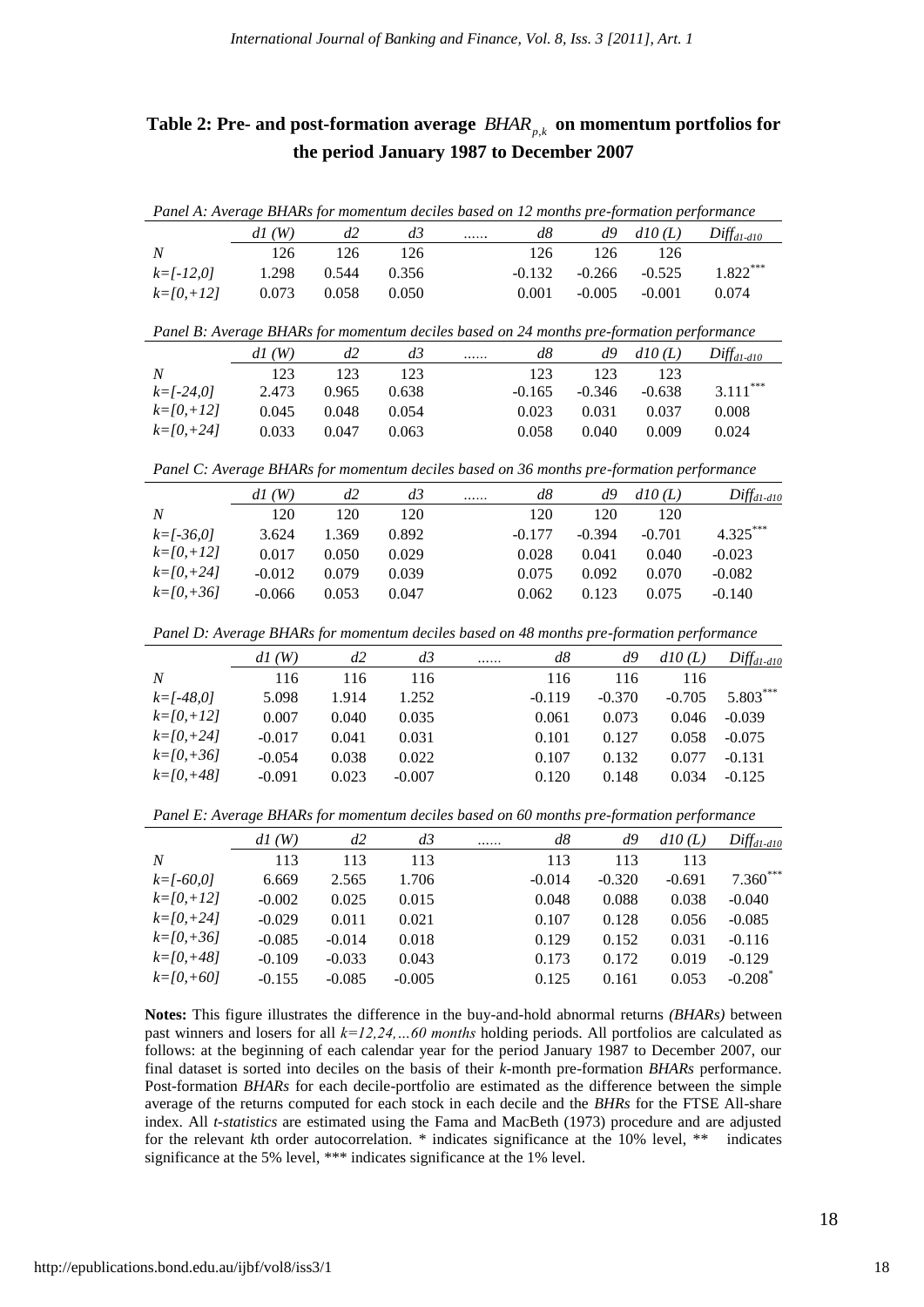differences are insignificant in statistical terms. These results confirm those findings reported in prior momentum literature (Rouwenhorst, 1998; Grinblatt and Moskowitz, 1999) and they are consistent with De Long *et al*."s (1990) argument that short-term momentum is not inconsistent with overreaction over 3 to 5-year horizons.

For the remaining k=36, 48 and 60 months holding periods, according to *Panels C, D* and *E* there is evidence of a 'winner-loser' effect, as prior 'losers' report a mean reversion in the post-formation period. The most immediate reaction on observing these post-formation returns is that they appear to be normal and unremarkable for both past winners and past losers and for all these three alternative post-formation holding periods. Nonetheless, a closer examination reveals certain weak regularities in these post-formation returns figures. For example, according to all the Panels C, D and E the post-formation returns for the extreme prior losers (d10) on average revert within the first year followed by a continuous and symmetrical increase from t+2 onwards (BHARs' difference on  $k=12$  of -2.27 percent for Panel C, -3.93 percent for Panel D and -4.05 for Panel E). Nonetheless, although these short-term reversals are significant in economic terms, they are not significant at all in statistical terms (unreported t-value of -0.401 for the k=36 months pre-formation strategy, t-values of  $-0.746$  and  $-0.853$  for the k=48 and k=60 months respectively).

Moreover, the reported out-performance of prior 'losers' in these postformation periods appears not to be associated with a considerable improvement in their reported performance but rather appears to be associated with an asymmetric and detrimental deterioration in the market performance of the prior "winning" stocks. For example, according to Panel E, in the k=60 buy-and-hold period there is an inconsistent performance for the prior "losers" portfolios by reporting an improvement for the first twenty-four months but then followed by a deterioration in the reported *BHARs* in the k=36 to k=48 holding periods and a reversion afterwards. The reported difference in performance for k=60 months between winners and losers is -20.8 percent, significant at the 10 percent level (t-value of -1.952).

As the results in Table 2 indicate, there is no clear evidence that the UK market during the 1987 to 2007 period consistently overreacts in the way reported in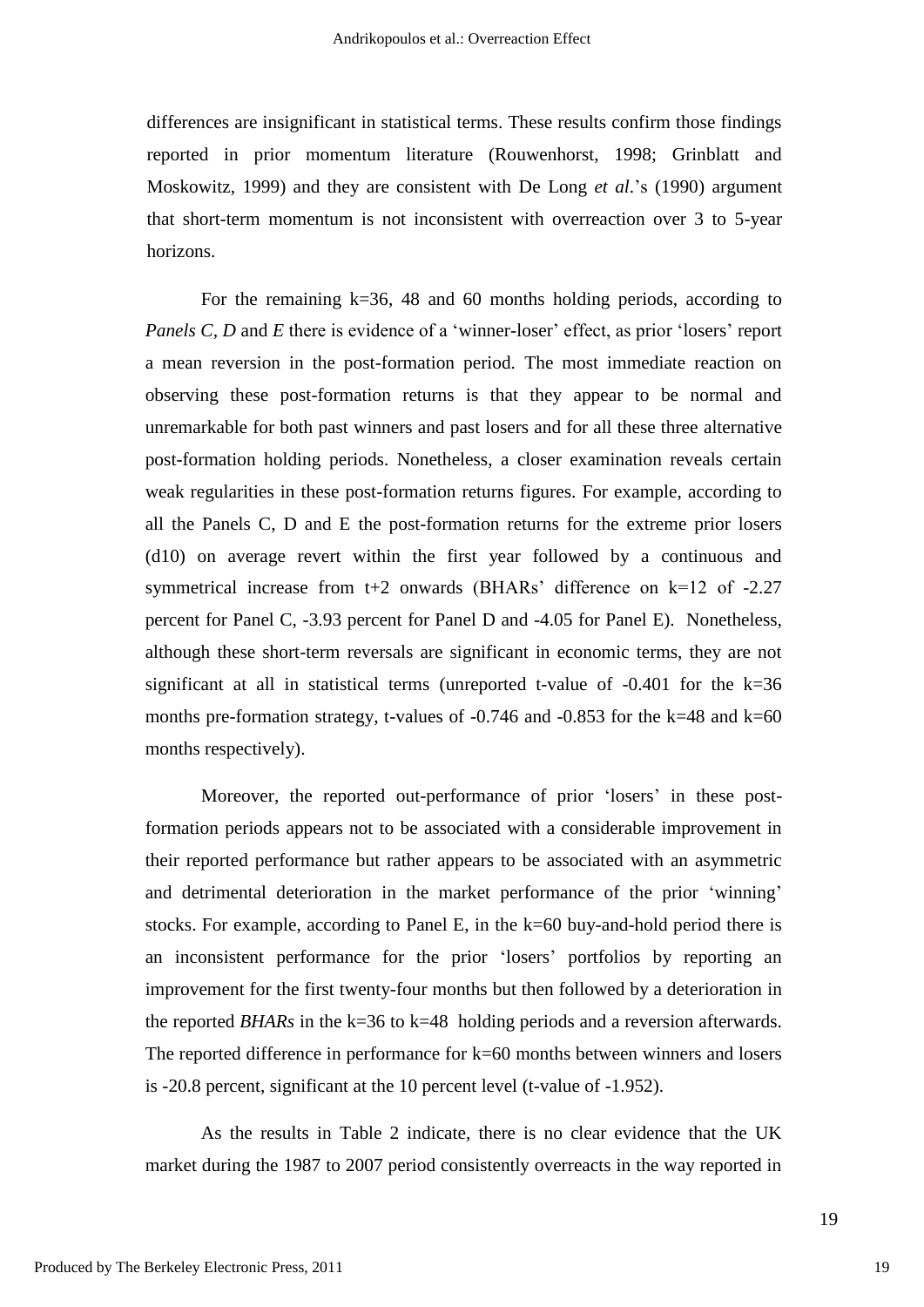previous overreaction studies (De Bondt and Thaler, 1985; Dissanaike, 1997; 2002). For example, for the average *BHRs* for a k=48 months holding period Dissanaike (1997, p. 32) reports excess abnormal returns of 98.9 percent for prior losers while the differences in *BHARs* between the winner and loser portfolios are strongly significant in eight out of the ten formation periods. A possible explanation for such a large difference between our own results and the results of Dissanaike (1997) might be the different dataset selected, with the former study restricted to the largest five hundred companies in the UK market. Nonetheless, the more plausible explanation is that the effect varies over time. This time-variability nature of the effect is illustrated in Figure 3.

Compared to most previous UK studies that cover periods up to 1990 (Clare and Thomas, 1995; Campbell and Limmack, 1997; Dissanaike, 1997) and report an almost consistent appearance of the "winner-loser" effect, Figure 3 shows prior-losing portfolios failing to outperform prior-winners in every year under examination. For example, in the *k=48* months holding period, losers outperform winners in 10 out of 18 portfolio formation periods, with most of the aggregate *BHARs* differential reported in the period following the dot.com bubble of 1998-2000. A clearer but equally inconsistent pattern is evident in the k=60 holding period, where the year-by-year results show extreme mean reversion for losers in the period 1990-1992 followed by a clear momentum for 1993 to 1996 and then a more extreme reversal in the post-1997 post-formation test-period. This latest reversal was caused by the bursting of the dot.com bubble and its effects on a large proportion of companies listed in this period and an increasing number of companies falling into bankruptcy/administration in the period 2000-2002. As the formation periods 1993 to 1996 report post-formation results from 1998 and up to 2001, the use of the buyand-hold methodology may have been affected by these failing stocks. On the contrary, the remainder of the prior-losing companies that survived the crash and the economic turmoil of the period soon recovered leading to the asymmetric post-formation performance reported for the December 1997 to December 2002 test-period.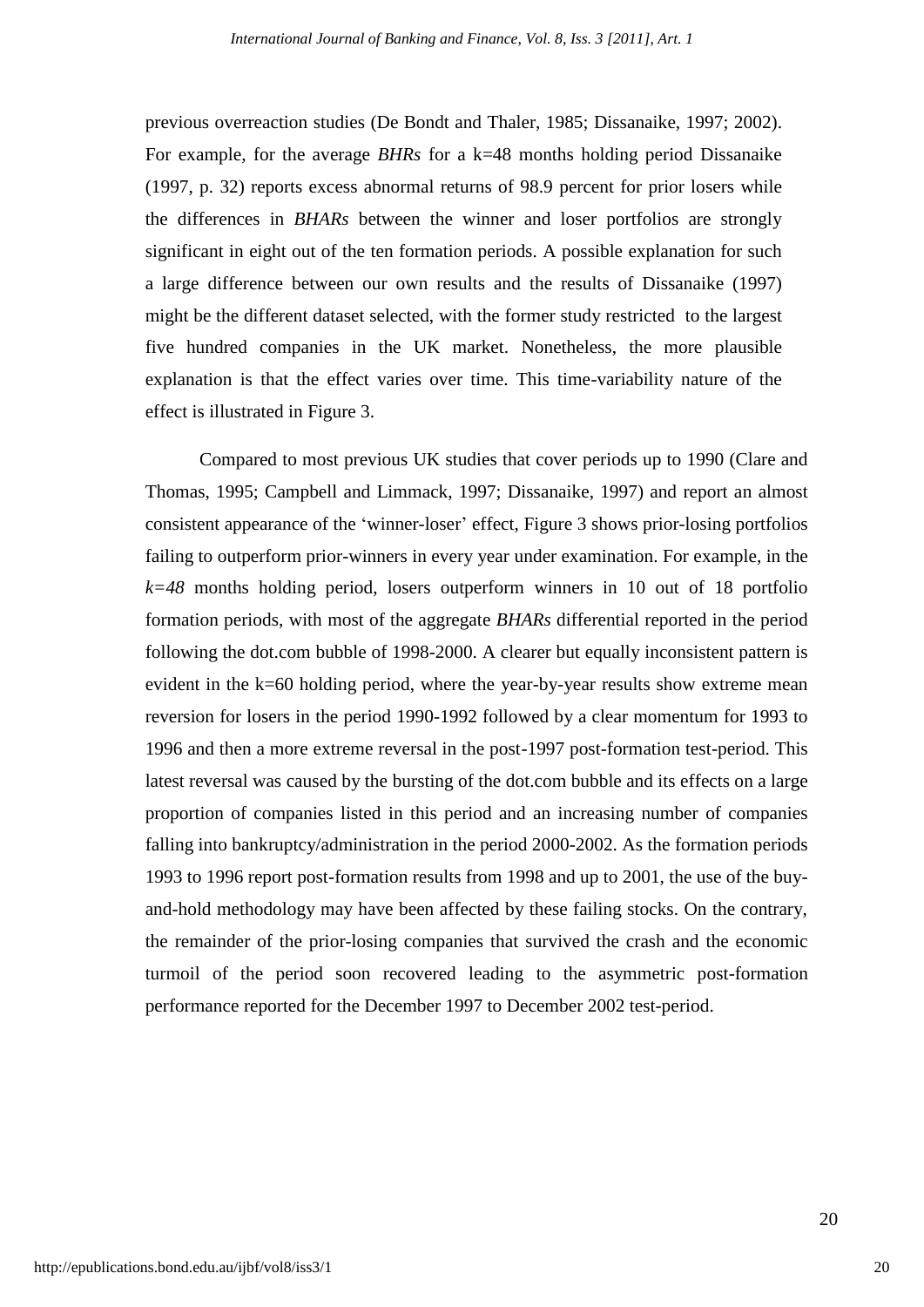

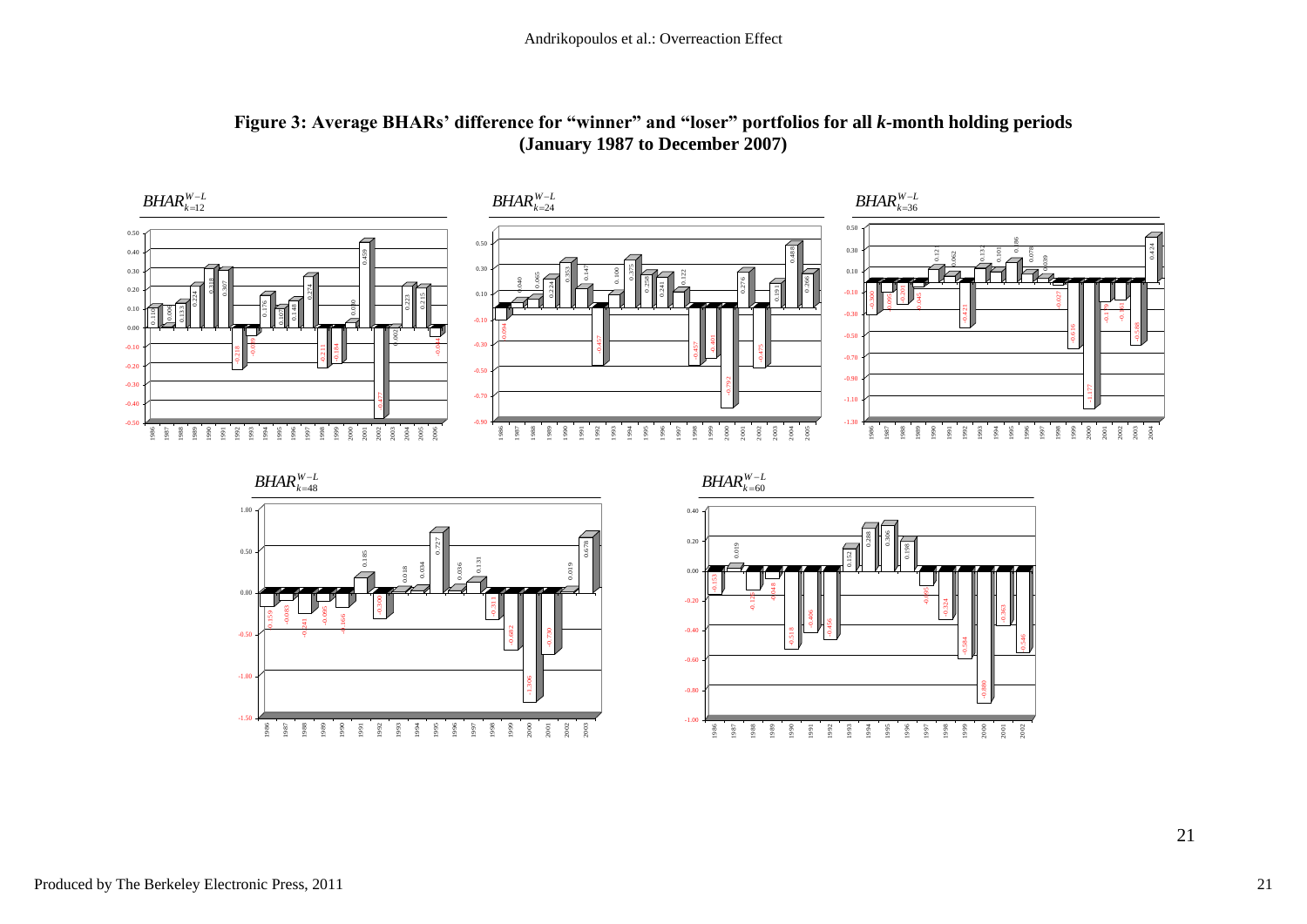This hypothesis becomes even more plausible when examining Table 3. This table reports the aggregate number of stocks in each decile and for each formation that became valueless during the post-formation holding period. Clearly the valueless securities are heavily concentrated in the losing decile-portfolios with a maximum of 44.2 percent of all de-listed stocks occurring in the extreme past-loser deciles for the k=12 months period and a minimum of approximately 24.0 percent for k=60 months.

|               | dI(W) | d2 | d3 | $\cdots$ | d8 | d9 | d10(L) |
|---------------|-------|----|----|----------|----|----|--------|
| $k = [0, 12]$ | 33    | 13 | 8  |          | 19 | 29 | 114    |
| $k = [0, 24]$ | 23    | 23 | 9  |          | 33 | 53 | 150    |
| $k=$ [0,36]   | 39    | 28 | 24 |          | 49 | 72 | 144    |
| $k = [0, 48]$ | 33    | 35 | 36 |          | 56 | 74 | 129    |
| $k = 0.601$   | 32    | 38 | 33 |          | 59 | 72 | 121    |

**Table 3: Distribution of valueless securities across decile portfolios and alternative** *k-month* **holding periods**

**Notes:** This table reports the distribution of stocks becoming valueless during the post-formation period across deciles *d1 (winners)*, *d1*,…, *d10 (losers)* and across all portfolio-formation periods. *UKED* classifies a stock as valueless when there is a pronouncement by the UK Inland Revenue that the stock is deemed to be valueless. *UKED* then assigns the –1 end-of-month return to the stock in that month when the stock is suspended for the last time. For the period after April 2004, all valueless securities were collected from the London Share Price Database (LSPD) Master Index file and cross-examined against the Lehmann Communications Company Guide and Pinsents Company Guide.

This pattern also indirectly reveals that the probability of a prior-losing portfolio being affected by a large number of bankruptcies is more likely to be reduced as the k-months holding period increases since most prior-losers at risk of liquidation will mostly go bust within the first thirty-six months subsequent to the formation of the portfolios. A way to validate this hypothesis is by examining the results from the *CARs* methodology. As the use of *CARs* assumes monthly rebalancing, the impact of valueless securities should be minimal as we should expect a stronger reversal in the post-formation performance of the "loser" portfolio and a clearer picture of a 'winner-loser' effect. This is discussed in the next section.

#### **4.2 Results from the CAR Methodology**

The average *CARs* results are summarised in Table 4.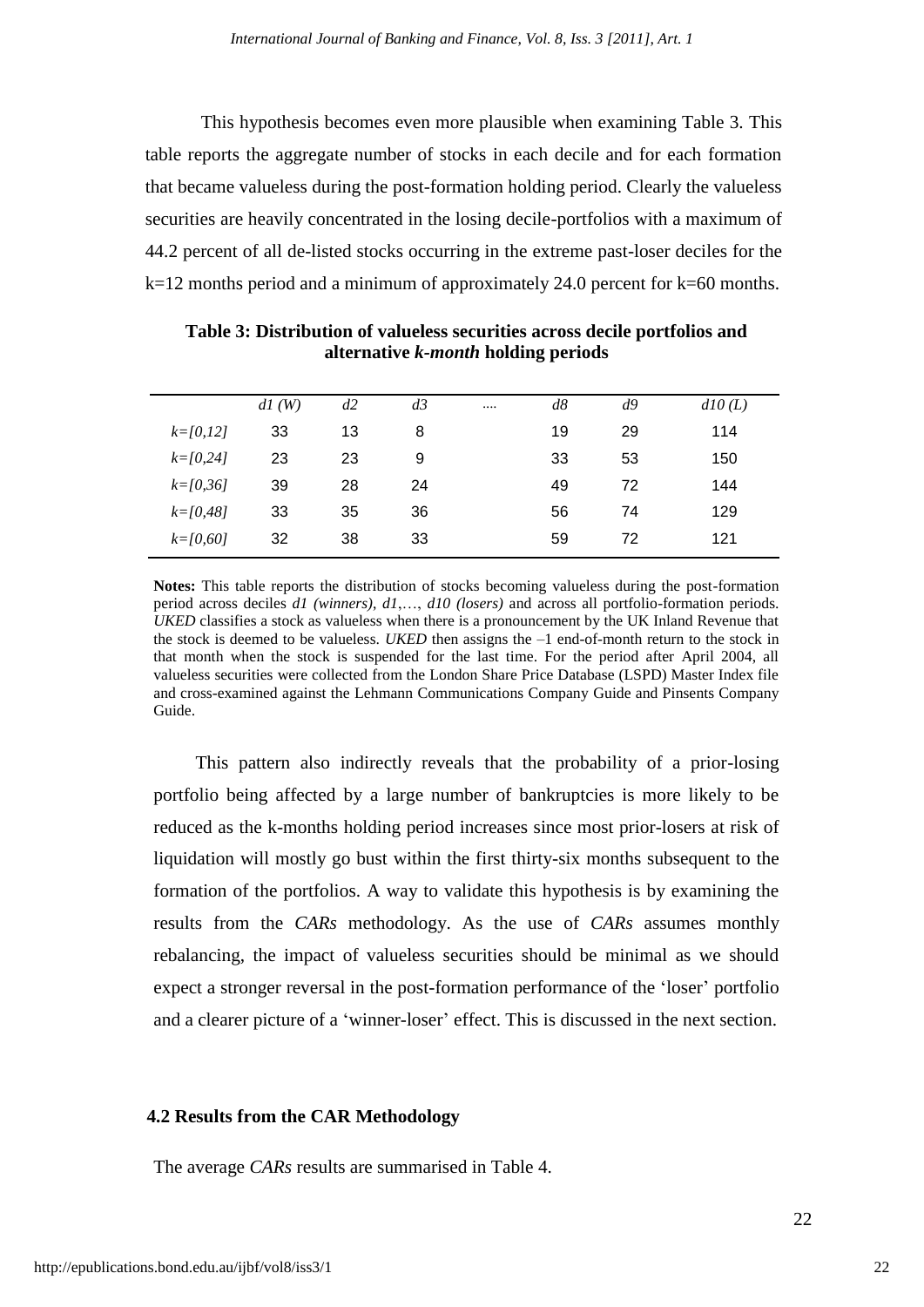# **Table 4: Pre- and post-formation** *ACARs* **on momentum decile-portfolios during the period January 1987 to December 2007**

| Panel A: Average CARs for momentum deciles based on 12 months pre-formation performance |          |          |                 |   |          |          |          |                        |
|-----------------------------------------------------------------------------------------|----------|----------|-----------------|---|----------|----------|----------|------------------------|
|                                                                                         | d1(W)    | d2       | d3              |   | d8       | d9       | d10(L)   | $Diff_{d1-d10}$        |
| $\cal N$                                                                                | 126      | 126      | 126             |   | 126      | 126      | 126      |                        |
| $k=[-12,0]$                                                                             | 0.839    | $-0.386$ | $-0.236$        |   | 0.214    | 0.359    | $-0.798$ | 1.637                  |
| $k=[0,+12]$                                                                             | 0.014    | $-0.054$ | $-0.016$        |   | 0.002    | 0.036    | $-0.026$ | 0.040                  |
|                                                                                         |          |          |                 |   |          |          |          |                        |
| Panel B: Average CARs for momentum deciles based on 24 months pre-formation performance |          |          |                 |   |          |          |          |                        |
|                                                                                         | d1(W)    | d2       | d3              |   | d8       | d9       | d10(L)   | $Diff_{d1-d10}$        |
| $\cal N$                                                                                | 123      | 123      | 123             |   | 123      | 123      | 123      |                        |
| $k = [-24, 0]$                                                                          | 1.260    | 0.538    | 0.322           |   | $-0.352$ | $-0.566$ | $-1.067$ | $2.327***$             |
| $k=[0,+12]$                                                                             | $-0.031$ | $-0.000$ | 0.014           |   | $-0.022$ | $-0.014$ | 0.002    | $-0.033$               |
| $k=[0,+24]$                                                                             | $-0.099$ | $-0.052$ | $-0.011$        |   | 0.005    | 0.010    | 0.029    | $-0.128$               |
|                                                                                         |          |          |                 |   |          |          |          |                        |
| Panel C: Average CARs for momentum deciles based on 36 months pre-formation performance |          |          |                 |   |          |          |          |                        |
|                                                                                         | d1(W)    | d2       | d3              | . | d8       | d9       | d10(L)   | $Diff_{d1-d10}$        |
| $\boldsymbol{N}$                                                                        | 120      | 120      | 120             |   | 120      | 120      | 120      |                        |
| $k=[-36,0]$                                                                             | 1.560    | 0.671    | 0.403           |   | $-0.423$ | $-0.680$ | $-1.323$ | $2.882***$             |
| $k=[0,+12]$                                                                             | $-0.067$ | $-0.011$ | $-0.002$        |   | $-0.006$ | 0.007    | 0.043    | $-0.110$ <sup>*</sup>  |
| $k=[0,+24]$                                                                             | $-0.164$ | $-0.049$ | $-0.020$        |   | 0.009    | 0.059    | 0.074    | $-0.238$ <sup>*</sup>  |
| $k=[0, +36]$                                                                            | $-0.233$ | $-0.080$ | $-0.036$        |   | 0.005    | 0.094    | 0.076    | $-0.310$ **            |
|                                                                                         |          |          |                 |   |          |          |          |                        |
| Panel D: Average CARs for momentum deciles based on 48 months pre-formation performance |          |          |                 |   |          |          |          |                        |
|                                                                                         | d1(W)    | d2       | d3              |   | d8       | d9       | d10(L)   | Diff <sub>d1-d10</sub> |
| $\boldsymbol{N}$                                                                        | 116      | 116      | 117             |   | 117      | 116      | 116      |                        |
| $k = [-48, 0]$                                                                          | 1.765    | 0.770    | 0.454           |   | $-0.475$ | $-0.757$ | $-1.451$ | $3.216***$             |
| $k=[0,+12]$                                                                             | $-0.082$ | $-0.018$ | $-0.013$        |   | 0.021    | 0.022    | 0.068    | $-0.150$ <sup>**</sup> |
| $k=[0,+24]$                                                                             | $-0.165$ | $-0.055$ | $-0.046$        |   | 0.044    | 0.066    | 0.096    | $-0.261$ **            |
| $k = [0, +36]$                                                                          | $-0.220$ | $-0.084$ | $-0.063$        |   | 0.061    | 0.065    | 0.109    | $-0.329***$            |
| $k = [0, +48]$                                                                          | $-0.263$ | $-0.112$ | $-0.091$        |   | 0.087    | 0.081    | 0.087    | $-0.350***$            |
|                                                                                         |          |          |                 |   |          |          |          |                        |
| Panel E: Average CARs for momentum deciles based on 60 months pre-formation performance |          |          |                 |   |          |          |          |                        |
|                                                                                         | d1(W)    | d2       | $d\mathfrak{Z}$ |   | d8       | d9       | d10(L)   | $Diff_{d1-d10}$        |
| $\overline{N}$                                                                          | 113      | 113      | 113             |   | 112      | 113      | 113      |                        |
| $k=[-60,0]$                                                                             | 3.238    | 1.213    | 0.740           |   | $-0.411$ | $-0.678$ | $-1.237$ | 4.475                  |
| $k=[0,+12]$                                                                             | $-0.073$ | $-0.023$ | $-0.027$        |   | 0.017    | 0.034    | 0.062    | $-0.134***$            |
| $k=[0,+24]$                                                                             | $-0.153$ | $-0.063$ | $-0.054$        |   | 0.040    | 0.070    | 0.096    | $-0.249***$            |
| $k=[0, +36]$                                                                            | $-0.194$ | $-0.110$ | $-0.071$        |   | 0.055    | 0.079    | 0.088    | $-0.282***$            |
| $k=[0, +48]$                                                                            | $-0.229$ | $-0.124$ | $-0.082$        |   | 0.056    | 0.082    | 0.072    | $-0.301$               |
| $k=[0, +60]$                                                                            | $-0.268$ | $-0.169$ | $-0.099$        |   | 0.067    | 0.056    | 0.058    | $-0.326$ ***           |

**Notes:** This table gives the average *k*-month pre-formation and *k-month* post-formation cumulative monthly abnormal return *(CAR)*, with the average taken over all formations with the *k-month* preformation period. All *t-statistics* are estimated using the Fama and MacBeth (1973) procedure and are adjusted for the relevant *k-*th order autocorrelation. \* indicates significance at the 10% level, \*\* indicates significance at the 5% level, \*\*\* indicates significance at the 1% level.

For the methodological reasons discussed earlier, the average cumulative abnormal returns *(CAR)* results are of less interest than the *BHAR* outcomes and will be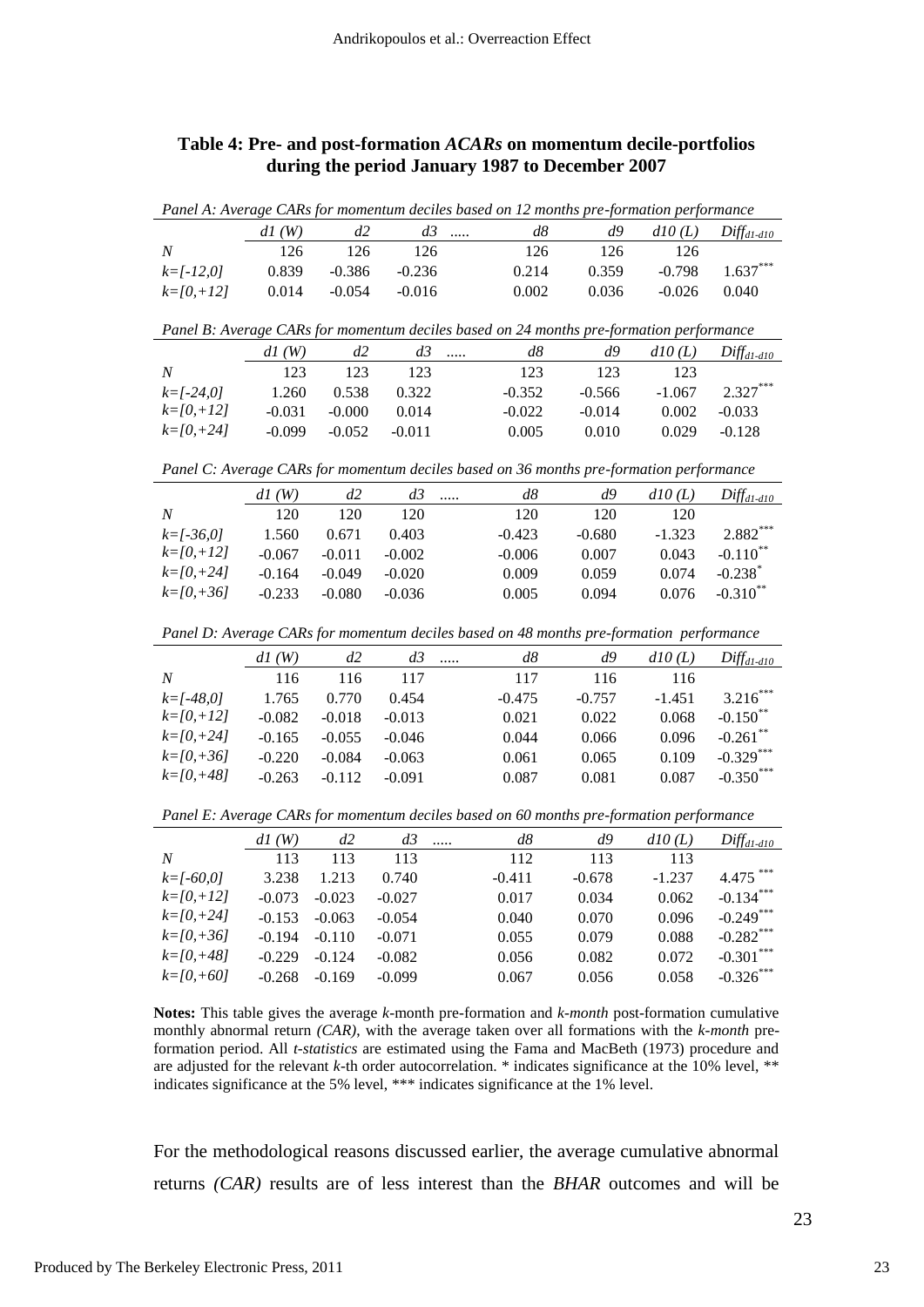discussed only briefly. These results largely corroborate the results reported in De Bondt and Thaler (1985). They also give evidence of a larger mean reversion for prior losers than those reported in prior UK research using the same return metric (Clare and Thomas, 1995; Campbell and Limmack, 1997) both in terms of direction and magnitude of the results as well as in their statistical significance.

However, there are minor differences. The use of *CARs* in this study has an asymmetric impact on the estimation of the pre-formation returns with more extreme pre-formation abnormal returns reported for prior losers (d10) than for prior winners (d1). As the De Bondt and Thaler (1985) study included only stocks with 84 months of unbroken pre-formation returns, it perhaps lead to the omission of some of the more extreme past losers and past winners. Furthermore, in contrast to the buy-and-hold returns, the monthly rebalancing procedure in *CARs* was also expected to lead to the overestimation of post-formation performance, especially in the k=48 and 60 month holding periods, as bankrupt stocks and their losses will be excluded/accumulated soon after they arise and they will not affect the performance at the end of the holding period. In detail, according to Table 4, there is economically and statistically significant evidence of overreaction for the k=36, 48 and 60 months holding-periods.

On average, the reversal in performance is found to be asymmetric between the two groups with *d1* reporting a deterioration in performance for k=36, 48 and 60 months of approximately -179.3 -202.8 and -350.6 percent respectively while d10 reports an improvement in performance of  $+139.9$ ,  $+153.8$  and  $+129.5$  percent over the same k-month periods. In terms of statistical significance, the k=48 and k=60 formation replications are significant at the 1% level, with t-values after adjusting for a third- and fourth-order autocorrelation of -3.791 and -17.256 respectively. The results associated with the  $k = 12$  and  $k = 24$  month periods confirm those reported earlier using the *BHARs* methodology. This negative return differential between d1 and d10 is found to be evident throughout the entire period under examination.

Figure 4 summarises the k=60 months difference for individual portfolio formation dates. Compared to the *BHRs* results, prior losers outperform prior

24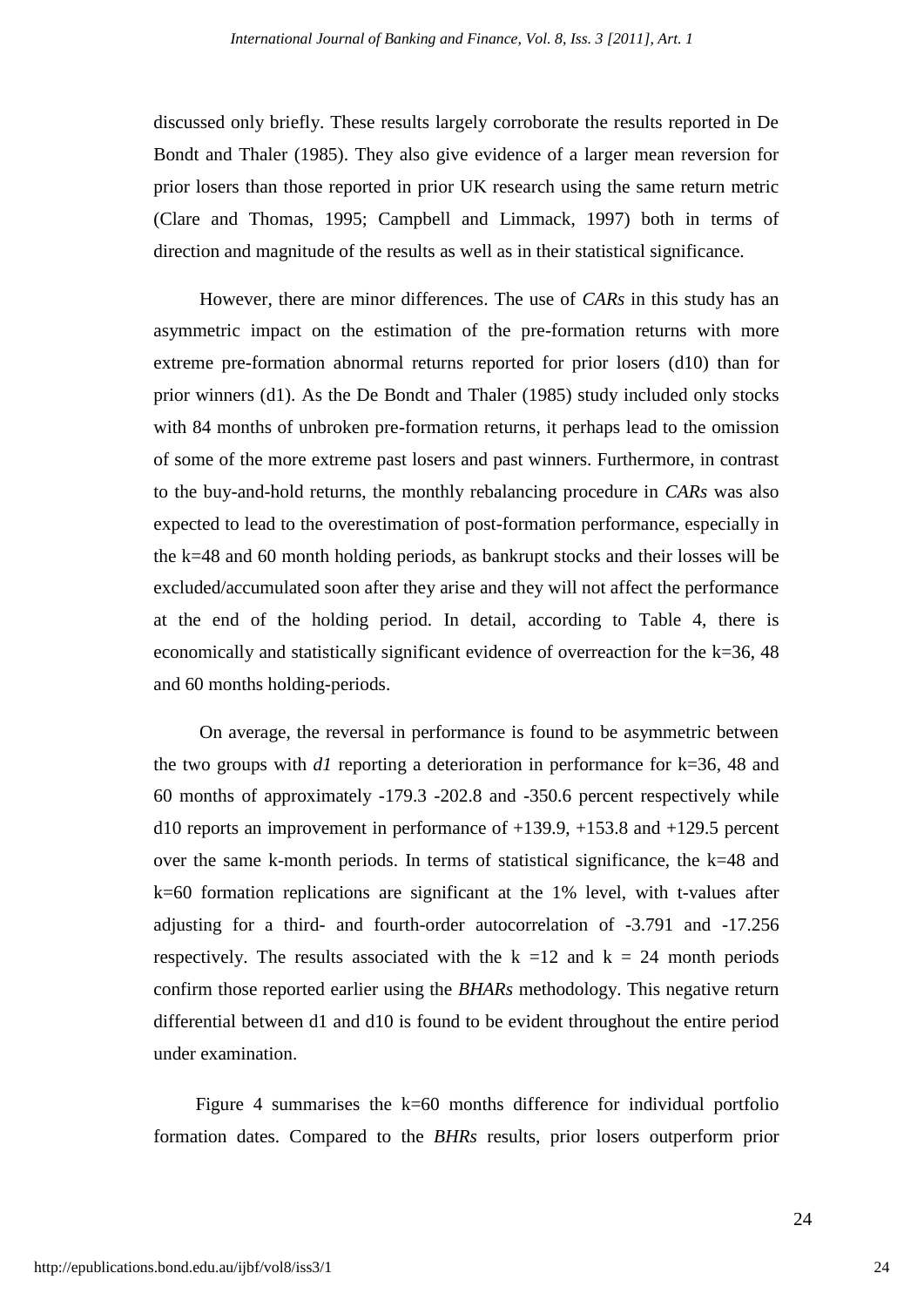winners in 16 out of the 17 formation dates, while, as mentioned before, the return differences are found to be more extreme.



**Figure 4: Average** *CARs* **difference between winners and losers for the** *t+60*  **months holding period January 1987 to December 2007**

Overall, the results for *BHARs* and *CARs* taken together partly contradict Loughran and Ritter"s (1996, p.1963) findings that the use of *BHARs* and *CARs* in the post-formation periods lead to similar empirical conclusions. These results are found to be mostly supportive of the claim by Conrad and Kaul (1993) that the apparent overreaction effect reported in De Bondt and Thaler (1985) is *at least* in part due to bias in the method used in computing returns and, in particular, that a significant proportion of the positive post-formation cumulative abnormal returns on past loser portfolios is spurious. In any case, any overreaction effect under the latter methodology is unlikely to be exploitable in the UK because of transaction costs incurred in building and rebalancing monthly long positions in past loser stocks as discussed above.

# *5. Decomposing the Size Effect from the "Winner-Loser" Effect and Assessing its Relationship to Alternative Market Cycles*

Prior studies in the UK and US document a relationship between "winner-loser" and 'small-size' effects (Zarowin, 1990; Campbell and Limmack, 1997; Dissanaike,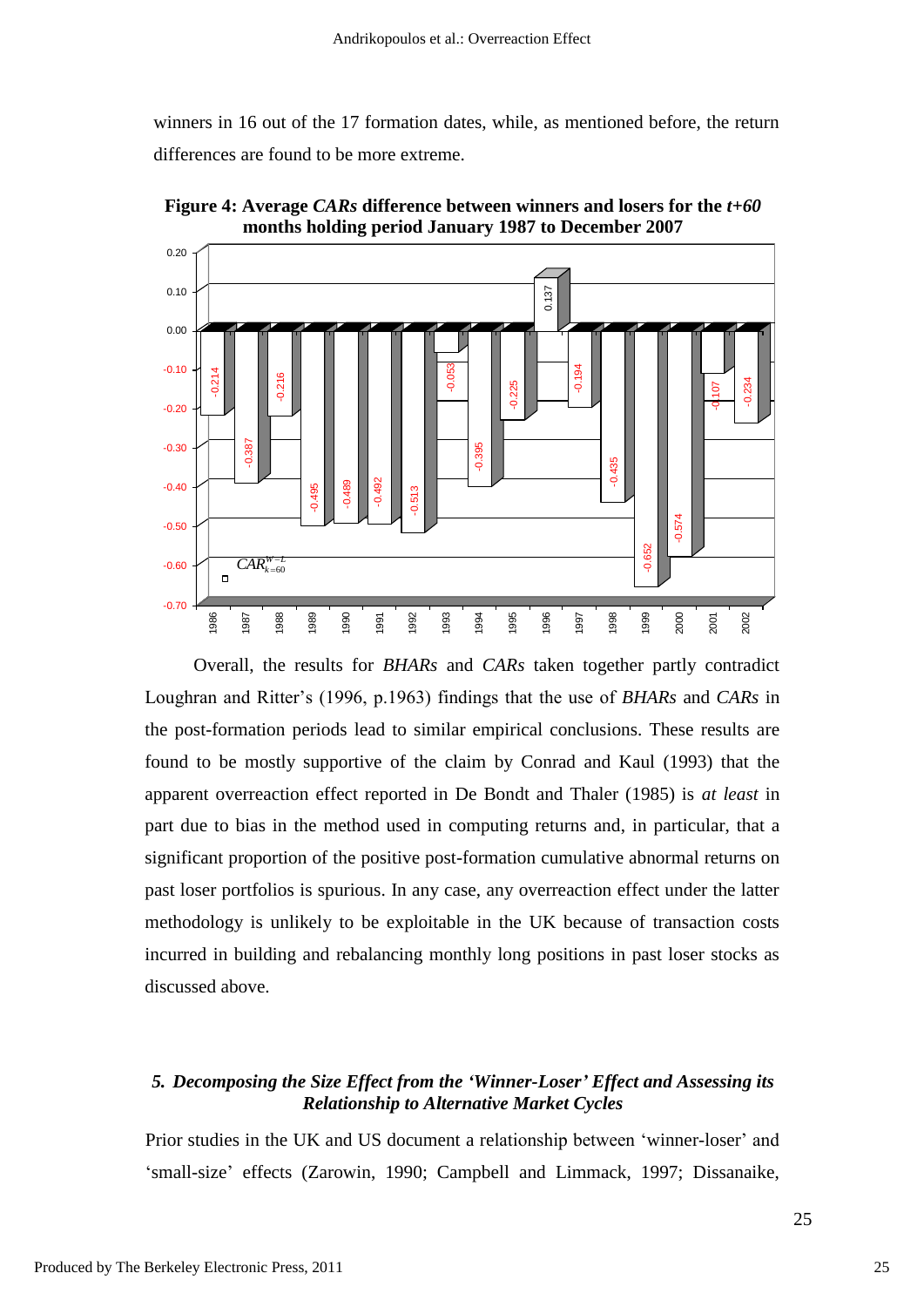2002). The picture emerging from these studies is that the overreaction effect does not appear to be subsumed by the size effect even though both contrarian and small size investment strategies share common risk characteristics and common assets due to the association between past negative performance and current low market values. Nonetheless, under the recent findings documented in Dimson and Marsh (1999) regarding the non-stationary nature of the "small size" premium in the UK in the 1990s, it is interesting to re-address this relationship. At the same time, by decomposing the excess returns reported earlier for the "loser" portfolios from their size-related component, we would be able to assess the true magnitude of the 'winner-loser' effect in recent years. To do so, we adopted the methodology introduced in Lakonishok *et al*. (1994) for estimating size-adjusted returns and combined it with the *BHARs* methodology examined earlier.

According to results reported in Table 5, adjusting the *BHARs* of all k-month portfolios for the size component has a large impact on post-formation performance and especially on the returns of past-loser portfolios. For the  $k=12$  and  $k=24$  holding periods in Panels A and B, adjusting for size magnifies the previously reported momentum effect. For the remainder of the k-month holding periods, the size adjustment again has an asymmetric impact on the returns from all portfolios. Although the reduction in the size component to the post-formation returns of prior winners has a marginal impact, prior losers' portfolio returns are severely affected in both magnitude and change of direction. The end-of-period *BHARs* difference between winners and losers remains negative and follows a similar direction as before. However, these excess negative returns are drastically reduced. The sizeadjusted *BHARs'* difference between prior winners and losers for the k=36, 48 and 60 months are reported as -4.38, -3.50 and -11.30 percent, results which are statistically insignificant at all of the conventional acceptance levels. In terms of the impact of size component on these k-month holding periods, the worst affected is  $k=48$  reported in Panel E, where the losers' premium is reduced by almost 72 percent (71.95 percent).

The relationship between these two effects is also illustrated in Figure 5. Adjusting post-formation returns for size will explain a large proportion of the

26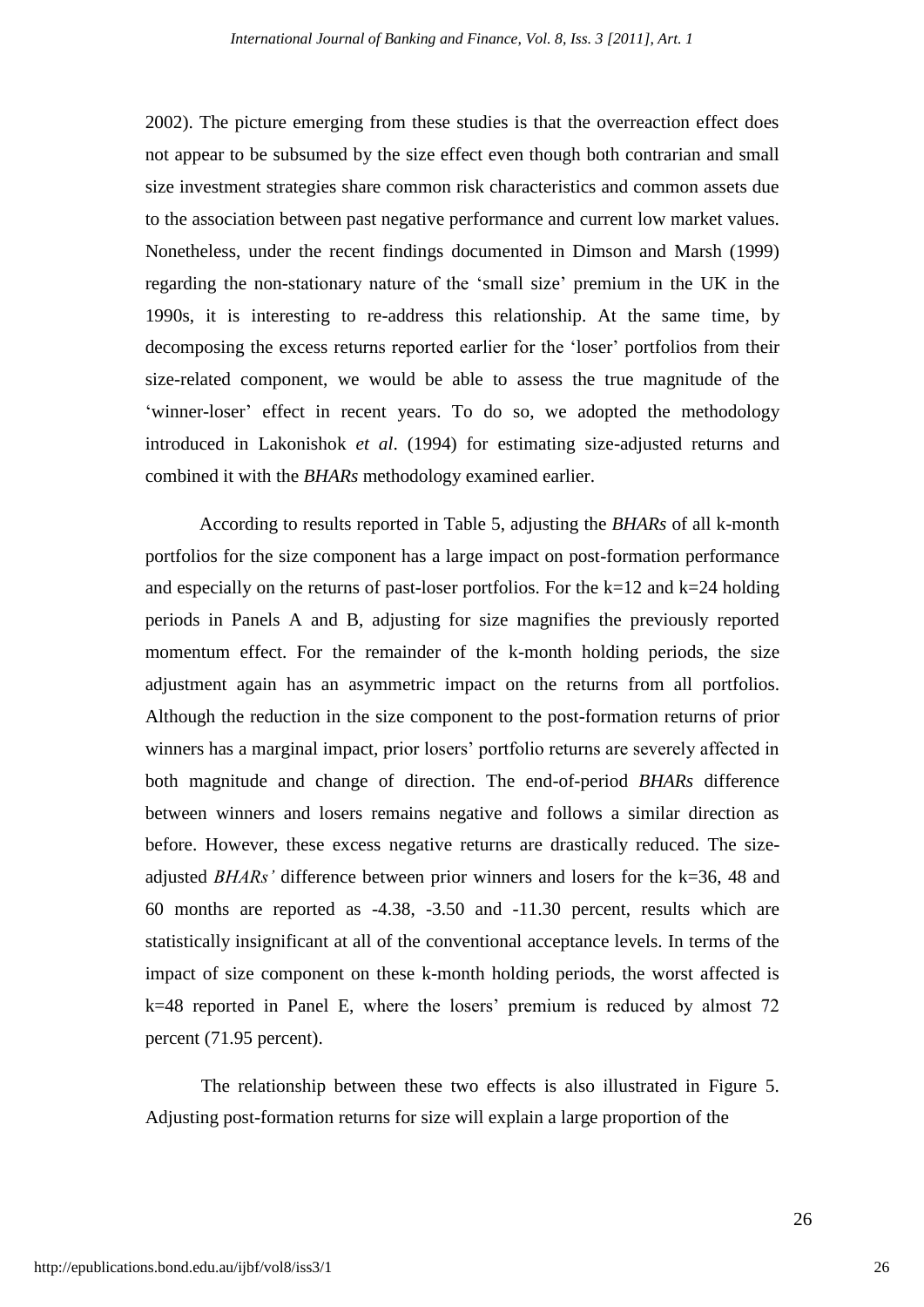# **Table 5: Pre- and post-formation average size-adjusted average buy-and-hold returns** *( sa BHAR<sup>W</sup> L*,*<sup>k</sup> )* **on momentum deciles during the period 1987-2007.**

|                  |       |             |       | Panel A: Size-adjusted ABHRs for momentum deciles based on 12 months pre-formation BHRs |          |          |                      |
|------------------|-------|-------------|-------|-----------------------------------------------------------------------------------------|----------|----------|----------------------|
|                  | dI(W) | ď2          | $d_2$ | d8                                                                                      | d9       | d10(L)   | $Diff_{d1-d10}$      |
| $\boldsymbol{N}$ | 126   | 126         | 126   | 126                                                                                     | 126      | 126      |                      |
| $k=$ $l-12.01$   | 1.084 | 0.334 0.164 |       | $-0.271$                                                                                | $-0.394$ | $-0.623$ | $1.706***$           |
| $k=$ [0, + 12]   | 0.042 | 0.029       | 0.018 | -0.031                                                                                  | $-0.041$ | $-0.043$ | $0.085$ <sup>*</sup> |

|                | dI(W)    | ď2                | d3    | d8       | d9       | d10(L)   | $Diff_{d1-d10}$ |
|----------------|----------|-------------------|-------|----------|----------|----------|-----------------|
| $\overline{N}$ | 123      | 123               | 123   | 123      | 123      | 123      |                 |
| $k=$ [-24,0]   |          | 1.982 0.505 0.205 |       | $-0.481$ | $-0.623$ | $-0.856$ | $2.838***$      |
| $k=$ [0, + 12] | 0.017    | 0.014 0.016       |       | $-0.022$ | $-0.016$ | $-0.016$ | 0.034           |
| $k=$ [0,+24]   | $-0.000$ | 0.008             | 0.015 | $-0.004$ | $-0.026$ | $-0.068$ | 0.068           |

*Panel C: Size-adjusted ABHRs for momentum deciles based on 36 months pre-formation BHRs*

| $Diff_{d1-d10}$ |
|-----------------|
|                 |
| $3.915***$      |
| 0.010           |
| $-0.012$        |
| $-0.044$        |
|                 |

*Panel D: Size-adjusted ABHRs for momentum deciles based on 48 months pre-formation BHRs*

|                | d1(W)    | d2    | d3       | d8       | d9       | d10(L)   | $Diff_{d1-d10}$ |
|----------------|----------|-------|----------|----------|----------|----------|-----------------|
| N              | 116      | 116   | 116      | 116      | 116      | 116      |                 |
| $k=$ [-48,0]   | 3.954    | 0.835 | 0.225    | $-0.902$ | $-1.061$ | $-1.256$ | $5.210***$      |
| $k=$ [0, + 12] | $-0.016$ | 0.013 | 0.001    | 0.015    | 0.015    | $-0.016$ | 0.000           |
| $k=$ [0, +24]  | $-0.043$ | 0.006 | $-0.019$ | 0.031    | 0.036    | $-0.040$ | $-0.004$        |
| $k=$ [0, +36]  | $-0.081$ | 0.004 | $-0.029$ | 0.027    | 0.024    | $-0.038$ | $-0.043$        |
| $k = 10, +481$ | $-0.108$ | 0.001 | $-0.048$ | 0.037    | 0.044    | $-0.073$ | $-0.035$        |
|                |          |       |          |          |          |          |                 |

*Panel E: Size-adjusted ABHRs for momentum deciles based on 60 months pre-formation BHRs*

|                | dI(W)    | d2       | d3               | d8       | d9       | d10(L)   | $Diff_{d1-d10}$ |
|----------------|----------|----------|------------------|----------|----------|----------|-----------------|
| N              | 113      | 113      | 113              | 113      | 113      | 113      |                 |
| $k=$ [-60,0]   | 5.057    | 1.060    | 0.234            | $-1.125$ | $-1.323$ | $-1.499$ | $6.555***$      |
| $k=$ [0, +12]  | $-0.018$ | $-0.002$ | $-0.012$         | $-0.002$ | 0.033    | $-0.028$ | 0.009           |
| $k=$ [0, +24]  | -0.050   |          | $-0.026 - 0.018$ | 0.031    | 0.041    | $-0.048$ | $-0.002$        |
| $k=$ [0, +36]  | $-0.095$ | $-0.041$ | $-0.010$         | 0.048    | 0.060    | $-0.077$ | $-0.018$        |
| $k = 10, +481$ | $-0.123$ | $-0.062$ | 0.012            | 0.081    | 0.069    | $-0.091$ | $-0.032$        |
| $k=$ [0,+60]   | $-0.153$ | $-0.096$ | $-0.018$         | 0.048    | 0.073    | $-0.040$ | $-0.113$        |
|                |          |          |                  |          |          |          |                 |

**Notes:** This figure illustrates the size-adjusted buy-and-hold abnormal returns *(BHAR*<sup>*sa*</sup><sub>*W*-*L*,*k*</sub>) between past winners and losers for all *k=12,24,…,60 months* holding periods. These returns are computed using the methodology introduced in Lakonishok et al. (1994). All *t-statistics* are estimated using the Fama and MacBeth (1973) procedure and are adjusted for the relevant *k*th order autocorrelation. \*indicates significance at the 10% level, \*\*indicates significance at the 5% level, \*\*\* indicates significance at the 1% level.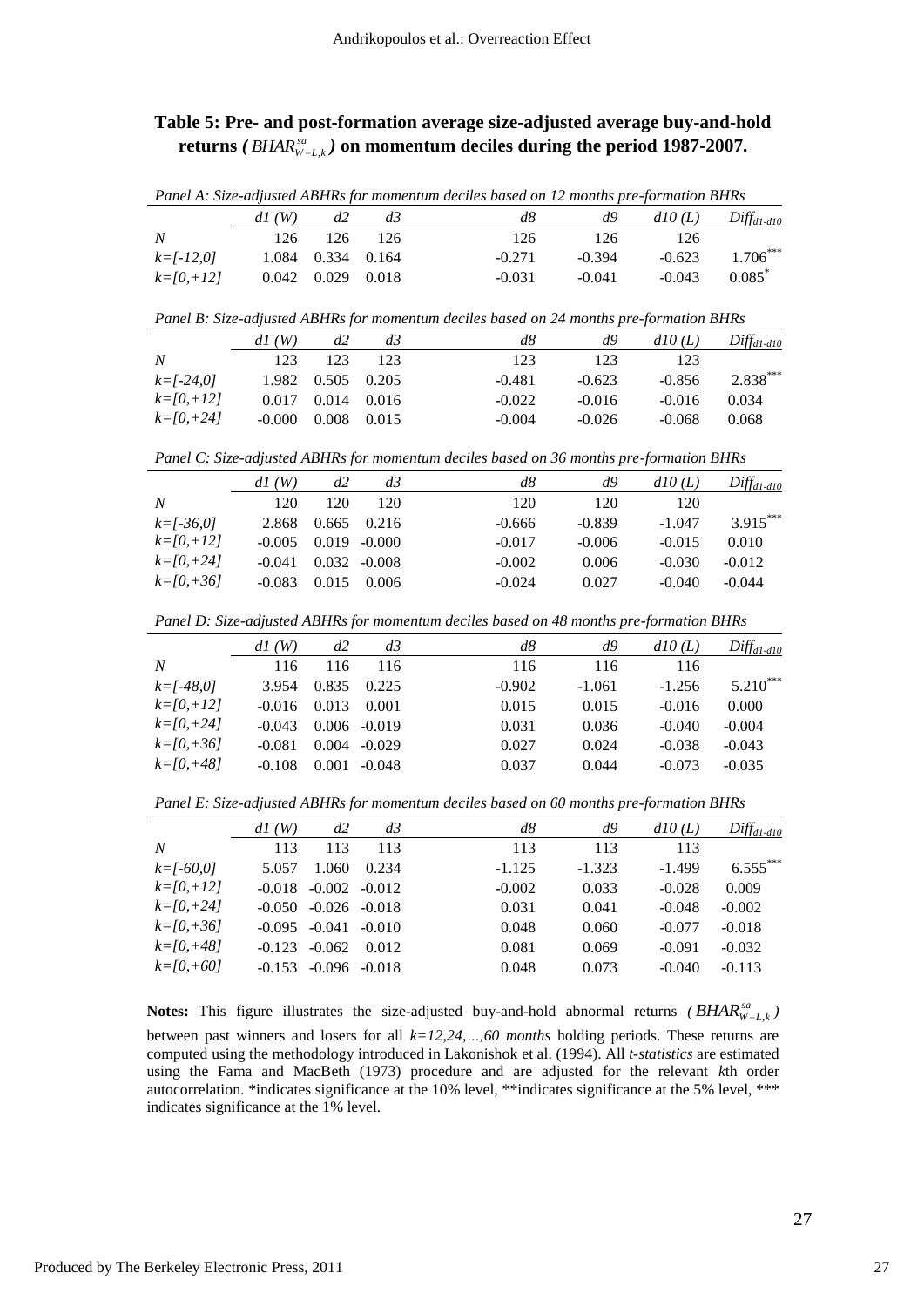previously reported overreaction effect. In addition, as the figures for the  $k=36, 48$ and 60 holding periods illustrate, the *BHARs*" difference for the winner-loser portfolios after adjusting for the size effect is almost eliminated in the first twentyseven post-formation months for  $k=36$  and  $k=48$ , while for the  $k=60$  months' investment horizon prior-losers start to consistently outperform prior-winners only after month thirty-nine.

Overall, compared to prior UK studies, the results reported so far give evidence of a weak presence of a 'winner-loser' effect during the 1990s. Although the effect has not reversed completely, it appears to be considerably more inconsistent than in previous decades. This finding gives most support to the argument that the effect may be associated with time-varying risk or with market cycles as argued by Chen and Sauer (1997) in their study of the US market. To assess this possible explanation we compare the "winner-loser" return differential to that of the market premium for a similar time period.

Analytically, following Chen and Sauer"s (1997) methodology we estimated the returns on an arbitrage portfolio consisting of taking a long position in the loser portfolio while shorting the winner portfolio for the entire period under examination. Monthly excess returns on the arbitrage portfolio are estimated as the difference in the monthly average abnormal returns between the extreme loser and extreme winner portfolios or  $AAR_t^{L-W} = AAR_t^L - AAR_t^W$ *t L*  $AAR_t^{L-W} = AAR_t^L - AAR_t^W$ . The estimation of the market risk premium is calculated as the difference between the monthly raw returns of the FTSE All-share index  $(r_m)$  and the returns on one-month treasury gilts  $(r_f)$ .

Finally, to compare the two return series on an annual basis over the entire examined period 1987-2007, we compute annual risk premium as

$$
CRR_{RP,k=12} = \sum_{t=1}^{k=12} (r_{FTSE,t} - r_{f,t})
$$
\n(11)

where  $CRR_{RP,k=12}$  are the annual cumulative returns,  $r_{FTSE,t}$  is the monthly return on the FTSE All-share index and  $r_{f,t}$  is the monthly return on one-month treasury gilts.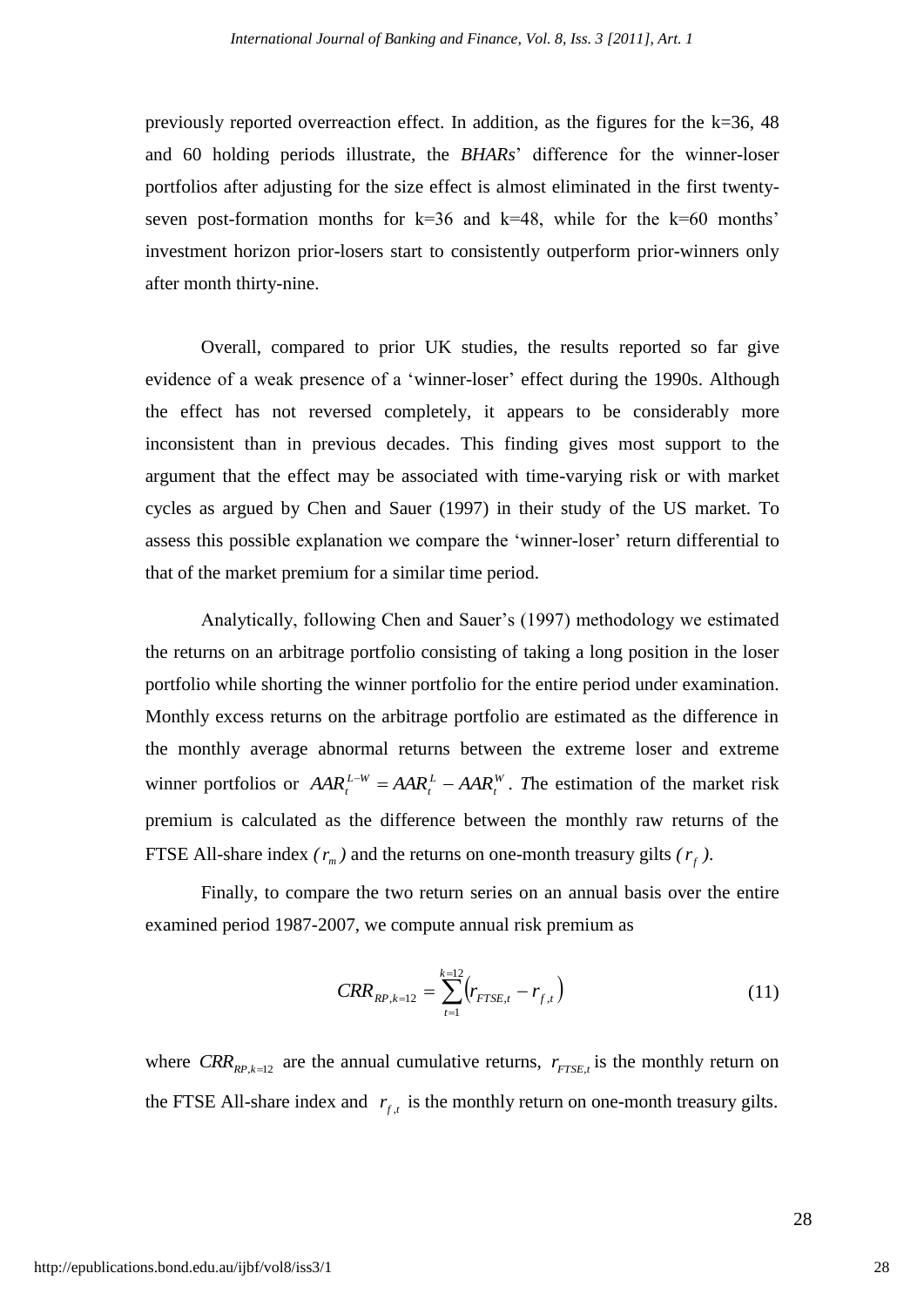

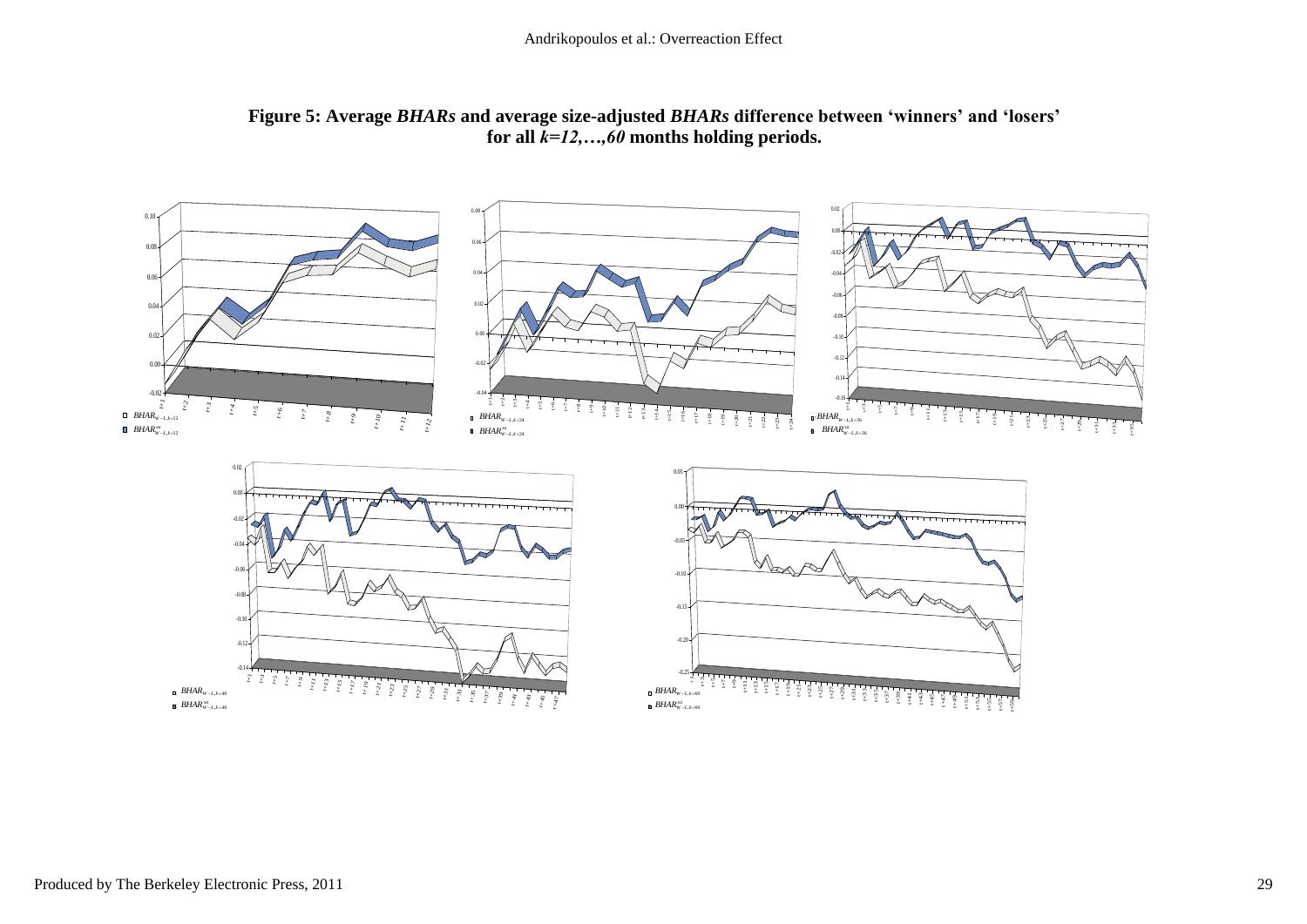In a similar manner, annual cumulative abnormal returns on the arbitrage portfolio are estimated as the sum of the monthly abnormal returns on the arbitrage portfolio averaged across the different portfolio formation periods so as to accommodate the effect of overlapping periods for the *k=60* months post-formation performance, or

$$
CAR_{L-W,k=12} = \sum_{t=1}^{k=12} \left[ \frac{1}{h} \sum_{h=1}^{5} \left( ARR_{L,h,t} - ARR_{W,h,t} \right) \right]
$$
(12)

where  $ARR_{L,h,t}$  and  $ARR_{W,h,t}$  are the abnormal returns on the prior *"loser"* and "*winner*" portfolios for formation *h* and for month *t* and  $CAR$ <sup>*LW*,*k*=12 is the annual</sup> cumulative abnormal returns on the arbitrage portfolio. For example, the cumulative abnormal returns on the arbitrage portfolio for the year 1993 is estimated as the sum of the average abnormal monthly returns between losers and winners across all portfolio formations i.e.  $k=1,...,12$  for December 1992,  $k=13,...,24$  for the December 1991 and so on. Figure 6 illustrates the relationship between the two series for the entire period 1987 to 2007.

For most of the examined period, the relationship between the overreaction effect and the risk premium appears to be positive. Apart from isolated periods, such as the years 1987-1989 and post 2001, for the majority of the 1990s, the average *CARs* differential for prior losers is evidently related to the movements of the market risk premium. In the post dot.com era, the relationship has reversed dramatically and may be related to i) the continuous and periodic reduction in the UK"s interest rates thus increasing further the market risk premium and/or ii) a possible change in the investment preferences of institutional and large private investors following the collapse of the internet bubble. Overall, the "winner-loser" effect is more evident during periods of financial and/or economic recovery such as the years of 1987- 1988, 1993-1994, 1997 to 2002 and post 2006.

To validate the above argument and test the statistical significance of both the relationship between the "winner-loser" effect with the a) "size" effect and b) the market risk premium we consider the following two-factor regression model

$$
(ARRtW -ARRtL) = a0 + a1BMSt + a2(rmt - rft) + ut
$$
 (13)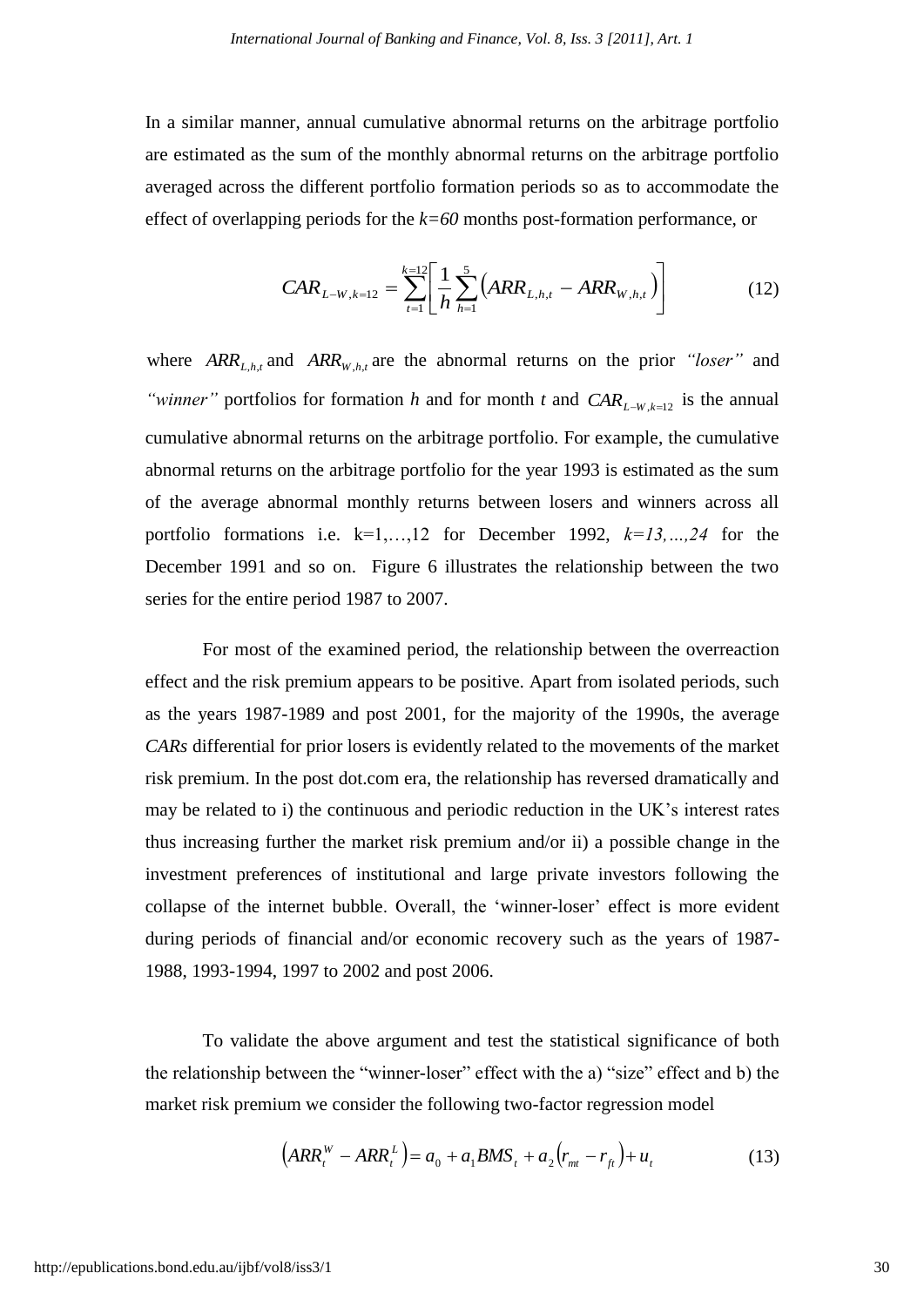where  $\left( ARR_t^W - ARR_t^L \right)$  $ARR_t^W - ARR_t^L$  is the difference in monthly abnormal returns between the "winner" and the "loser" portfolios, *BMS*<sub>*t*</sub> is the monthly average abnormal returns between the large- and small-size portfolios and  $(r_{m} - r_{f})$  is the market risk premium. To accommodate the effect of heteroscedasticity and autocorrelation in the data, all coefficients are estimated using the Newey-West (1987; 1994) procedure.

 $-0.40$ -0.30 -0.20  $-0.10$ 0.00 0.10 0.20 0.30 0.40 1987 1988 1989 1990 1991 1992 1993 1994 1995 1996 1997 1998 1999  $200$ 2001  $2002$ 2003 2004 2005 2006 2007  $CRR_{RP, k=12}$   $\longrightarrow$   $CAR_{L-W, k=12}$ 

**Figure 6: Average annual** *CARs* **for the arbitrage portfolio** *vs.* **the market risk premium**

**Notes:** This figure illustrates the annual return differential between the arbitrage portfolio and the market risk premium. The returns on the arbitrage portfolio consist of taking a long position in the loser portfolio while shorting the winner portfolio for the entire period under examination. Monthly excess returns on the arbitrage portfolio are estimated as the difference in the monthly average abnormal returns between the extreme loser and winner portfolios or  $AAR_t^{L-W} = AAR_t^L - AAR_t^W$ . The estimation of the market risk premium is calculated as the difference between the monthly raw returns of the FTSE All-share index  $(r_m)$  and the returns on one-month treasury gilts  $(r_f)$ . Annualised returns for the market risk premium are estimated as the cumulative raw returns on the monthly *ARRs*; while, for the arbitrage portfolio, annualised *CARs* are estimated as  $_{CAR_{L-W,k=12}} = \sum_{k=1}^{k=1} \frac{1}{k} \sum_{k=1}^{s} (ARR_{L,h,t} -ARR_{W,h,t})$  $_{-W,k=12} = \sum_{t=1}^{N} \left[ \frac{1}{h} \sum_{h=1}^{N} (AKK_{L,h,t} - AKK_{W,h,t}) \right]$ ا، Ľ  $=\sum_{k=1}^{k=12}\left(\frac{1}{2}\right)^5(ARR_{i,k,t}-1)$ 1 5  $\sum_{k=12}^{k=12} = \sum_{t=1}^{k=12} \frac{1}{h} \sum_{h=1}^{5} (ARR_{L,h,t} -ARR_{W,h,t})$  $CAR_{L-W,k=12} = \sum_{t=1}^{N} \left[ \frac{1}{h} \sum_{h=1}^{n} (ARR_{L,h,t} -ARR_{W,h,t}) \right]$ where  $ARR_{L,h,t}$  and  $ARR_{W,h,t}$  are the abnormal return on the prior *"loser"* and *"winner"* portfolios for formation *h* and for month *t*.

According to evidence presented in Table 6, both explanatory variables selected are different from zero and the coefficients have the predicted signs. Nonetheless, only the size-effect variable *(BMS)* can reliably explain the returns on the arbitrage portfolio. As the average coefficient suggests, every 1 percent increase in the excess returns on the large capitalisation portfolio will result in an increase of 0.49 percent in the arbitrage portfolio"s returns (t-statistic of 4.77,4 significant at the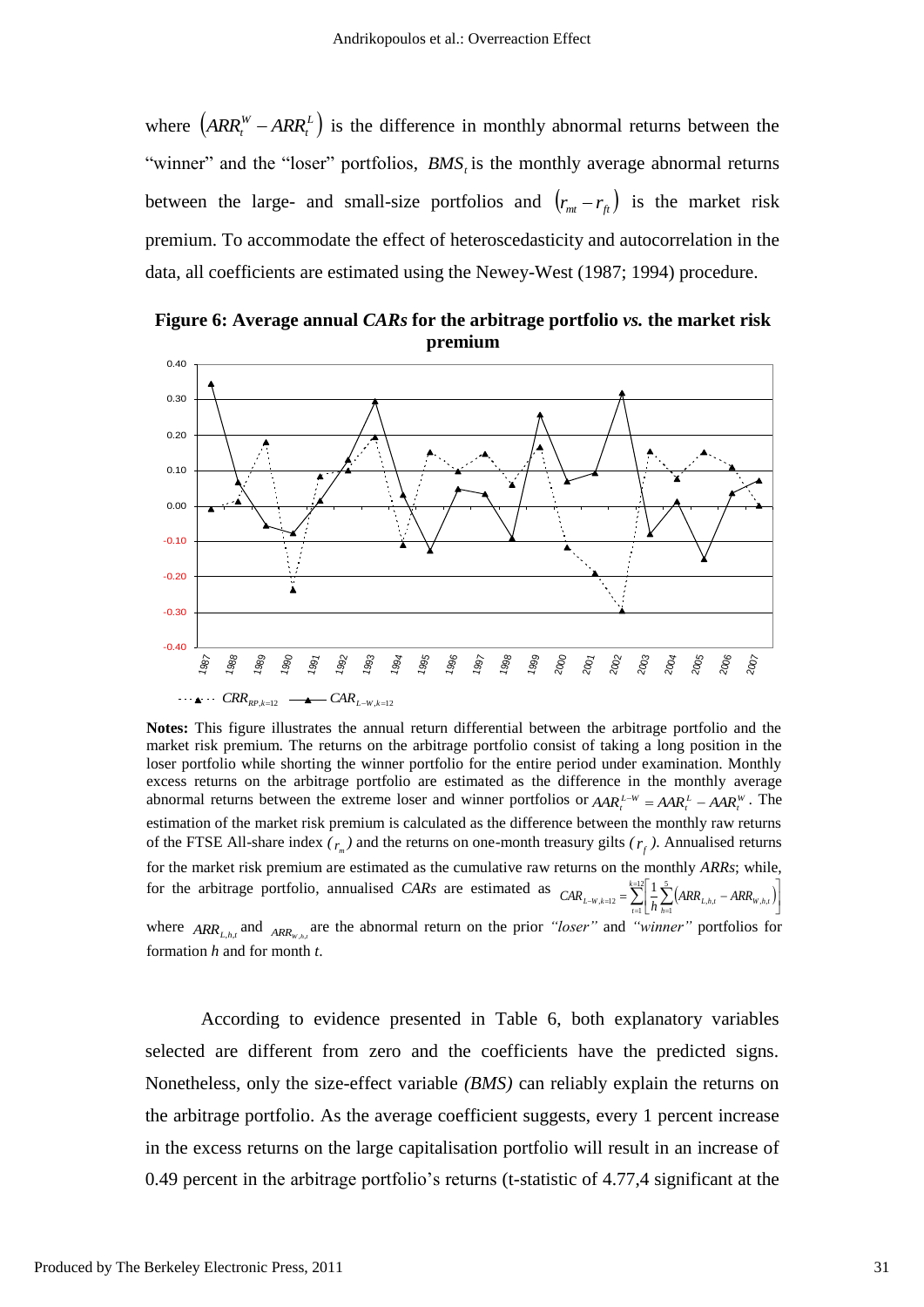10 percent level). The relationship between the arbitrage portfolio"s returns and market risk premium suggests a negative relationship indicating that decreases in the market risk premium will lead to increases in the excess returns for prior winners compared to prior losers. However, the coefficient is very small ( $a_2$  = -0.1207) and not statistically significant (t-value of -0.9082, p.0.1920).

# **Table 6: OLS Regression of the** *ARRs* **difference between** *"winner"* **and** *"loser"* **portfolios for the** *k=60* **months post-formation ranking period with the** *ARRs*  **difference of large- and small-size portfolios and the market risk premium.**

|                             | Intercept  | BMS      | Risk Premium | $R^2$ Adjusted |
|-----------------------------|------------|----------|--------------|----------------|
| Coefficient Estimates       | 0.0001     | 0.4857   | $-0.1207$    |                |
| $t$ -statistic <sup>#</sup> | (0.5595)   | (4.7737) | $(-0.9082)$  | 0.4340         |
| F-Statistic                 | 29.4521*** |          |              |                |
| Durbin-Watson Statistic     | 1.9623     |          |              |                |

**Notes:** This table reports the results from the statistical examination of the relationship between the "winner-loser" effect with the a) "size" effect and b) the market risk premium. The regression estimation is formulated as  $\left(ARR_t^W - ARR_t^L\right) = a_0 + a_1BMS_t + a_2(r_m - r_f) + u_t$ , where  $\left(AR_t^W - ARR_t^L\right)$  is the difference in monthly abnormal returns between the "winner" and the "loser" portfolios; *BMS<sub>t</sub>* is the monthly average abnormal returns between the large- and small-size portfolios, and  $(r_{mt} - r_{ft})$  is the market risk premium. To accommodate the effect of heteroscedasticity and autocorrelation in the data, all regression coefficients are estimated using the Newey-West (1994) procedure.

The most plausible explanation for such small values on the residual might be the change in the relationship between the two variables in the post-2001 period discussed earlier. The intercept term  $(a_0 \text{ coefficient})$  is very close to zero  $(0.000051)$ and it is not statistically significant. According to the adjusted  $R^2$  results, the model explains only approximately 43% ( $\overline{R}^2 = 0.4340$ ) of the total variation in the endogenous variable. Overall, these results confirm the link between "winner-loser" effect and "size-effect" by corroborating the findings of Dissanaike (2002) that size can only partially explain the former return differential, while providing weak support to the arguments of Chen and Sauer (1997) that excess-returns for priorlosers are associated with market cycles.

#### **6. Conclusion**

Dissanaike (1997, 2002) investigated the overreaction effect in the UK market for the period 1979 to 1988. These studies are substantially free from the main sources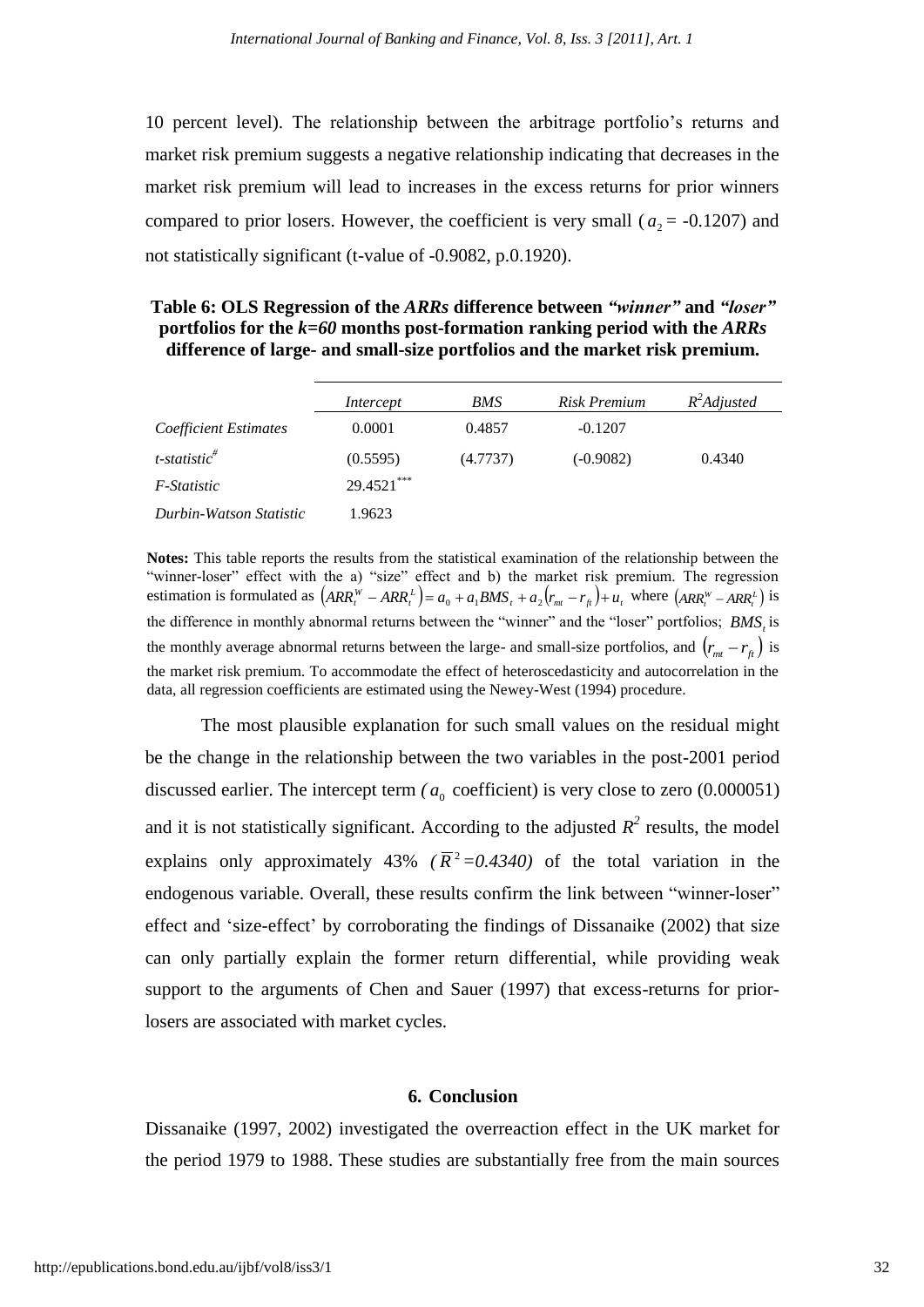of bias discussed in the literature on "winner-loser" effect and, in particular, from survivorship and look-ahead bias. The research presents convincing evidence that a statistically and economically significant overreaction effect existed in the UK market for the studied period. The overreaction effect was apparent for large liquid stocks in the FTSE 500 Index, the universe of stocks under investigation. This is remarkable in that it is often claimed that any market inefficiencies that do exist are more likely to be found amongst small, illiquid or neglected stocks. Thus, restricting the studies to the large, liquid stocks that are followed by analysts would presumably have the effect of biasing the research towards finding no evidence of overreaction.

The present study examines the overreaction hypothesis for the UK market for the later period January 1987 to December 2007. Again, the research is largely free from the most commonly discussed sources of bias. The main difference between this and the previous UK studies, apart from the time period covered, is that the universe of stocks is far wider, covering all fully-listed UK stocks (excluding investment trusts and investment companies). In this case, the inclusion of many small, illiquid stocks should, if anything, bias the research towards finding evidence for the overreaction effect. The results suggest that evidence for the "winner-loser" effect, even if still present in the UK during the last decade, appears to be weaker and inconsistent. From all the alternative *k-months* holding periods under examination, only the k=60 appears to provide statistically significant results.

Taking these studies together provides strong evidence that an overreaction effect did indeed exist in the UK from 1975 to around the late 1980s, but weakened considerably thereafter. These results are therefore consistent with the US literature on long-term returns (Chen and Sauer, 1997), where it is shown that the overreaction effect in the US has been non-stationary during the time period 1926 to 1992. The accumulating evidence of the time-varying nature of the overreaction effect supports the efficient markets" explanations that the overreaction premium is compensation for time-varying risk and that it can partially be explained by the other popular anomaly in finance literature the "small-size" effect.

From the perspective of the behavioral finance research paradigm, further corroboration of the time non-stationarity of the overreaction effect may require non *ad hoc* revisions to the basic overreaction hypothesis, i.e. revisions that are well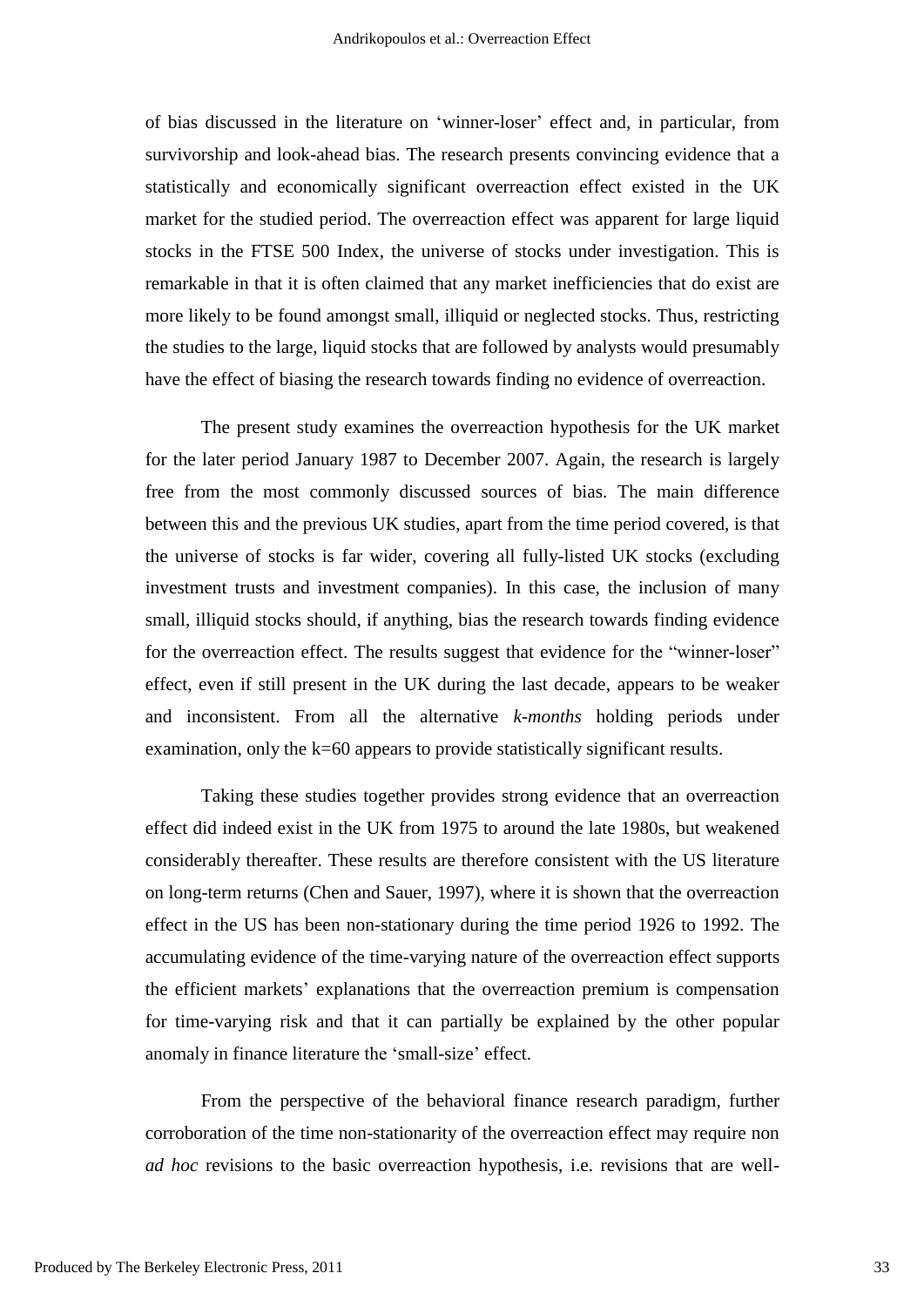motivated in terms of the underlying behavioral theories and not proposed merely to evade falsifying empirical evidence.

**Author Information:** Panagiotis Andrikopoulos, the corresponding author, is a Principal Lecturer in the Department of Accounting and Finance, Leicester Business School, De Montfort University, UK. Tel: +44(0)1162506331; Email: [pandrikopoulos@dmu.ac.uk.](mailto:pandrikopoulos@dmu.ac.uk) Arief Daynes is a Senior Lecturer in the Department of Accounting and Finance, Portsmouth Business School, University of Portsmouth, Portsmouth, UK. Tel: +44(0)2392844182; Email:arief.daynes@port.ac.uk. Paraskevas Pagas is a Senior Lecturer in the Department of Accounting and Finance, Portsmouth Business School, University of Portsmouth, Portsmouth, UK. Tel: +44(0)2392844721; Email:paraskevas.pagas@port.ac.uk.

**Acknowledgements:** The authors would like to thank David Crowther, David Latimer, Peter Scott and participants in the 2009 BAFA and 2008 BAFA-SEAG annual conferences for their valuable comments on earlier drafts of the paper. They are also grateful to the two anonymous referees for their constructive comments and suggestions that helped improve the paper.

#### **References**

Andrikopoulos P., Daynes, A., Latimer, D., and Pagas, P., (2008). Size effect methodological issues and "risk-to-default": evidence from the UK stock market. *The European Journal of Finance,* 14: 299–314.

Ball, R., and Kothari, S.P., (1989). Non-stationary expected returns: implications for tests of market efficiency and serial correlations in returns. *Journal of Financial Economics*, 25: 51-74.

Boynton, W., and Oppenheimer, H.R., (2006). Anomalies in stock market pricing: problems in return measurements. *Journal of Business*, 79: 2617-2631.

Campbell, K., and Limmack, R.J., (1997). Long-term overreaction in the UK stock market and size adjustments. *Applied Financial Economics,* 7: 537-548.

Chopra, N., Lakonishok, H.J., and Ritter, J.R., (1992). Measuring abnormal performance: do stocks overreact? *Journal of Financial Economics*, 31: 235-268.

Chen, C.R., and Sauer, D.A., (1997). Is stock market overreaction persistent over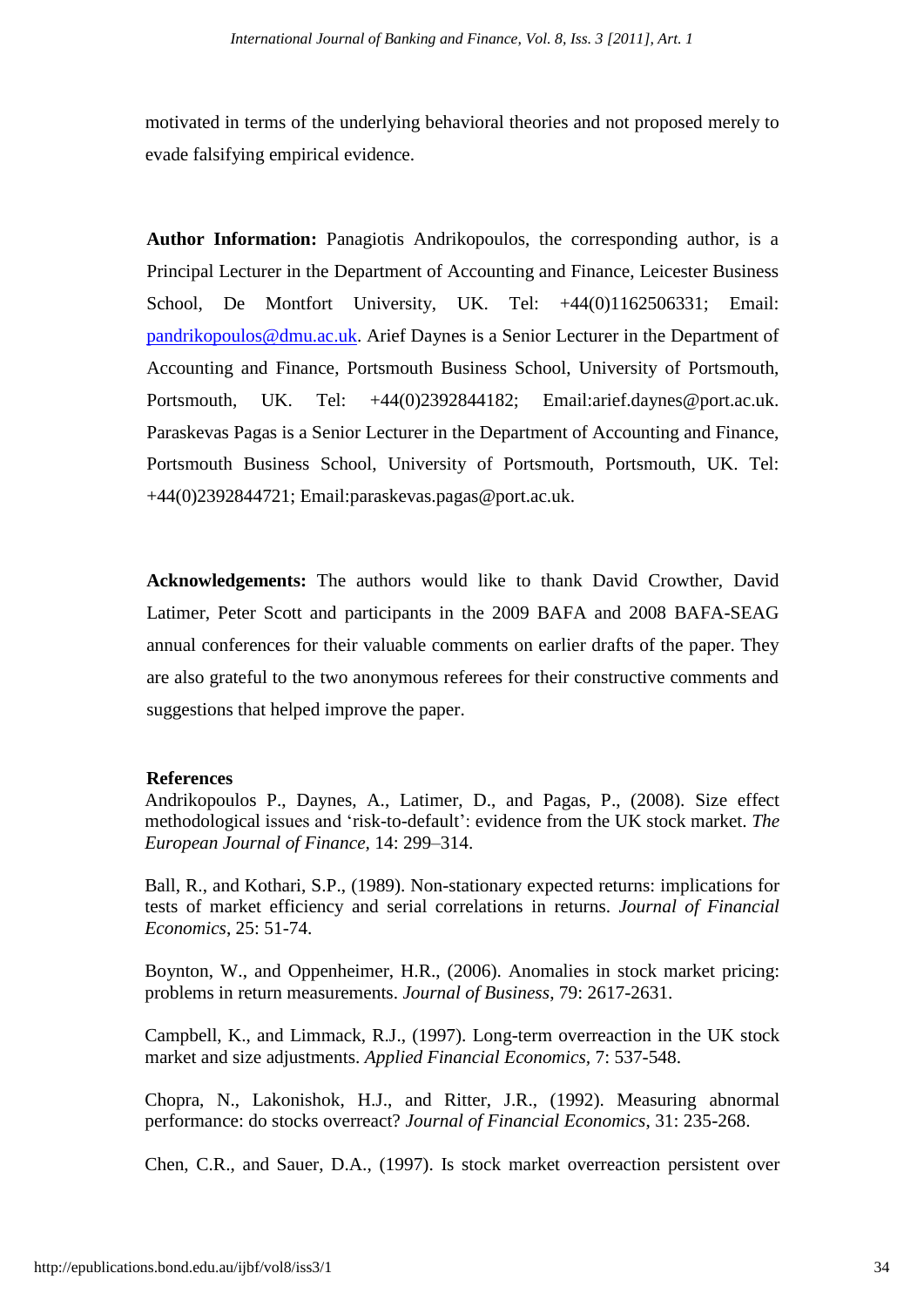time? *Journal of Business Finance and Accounting*, 24: 51-66.

Clare, A., and Thomas, S., (1995). The overreaction hypothesis and the UK stock market. *Journal of Business Finance and Accounting*, 22: 961-973.

Conrad, J., and Kaul, G., (1993). Long-term market overreaction or biases in computed returns? *Journal of Finance*, 48: 39-63.

De Bondt, W.F.M., and Thaler, R.H., (1985). Does the stock market overreact? *Journal of Finance*, 40: 793-805.

---------------(1987). Further evidence on investor overreaction and stock market seasonality. *Journal of Finance*, 42: 557-582.

De Long, J.B., Shleifer, A., Summers, L., and Waldmann, R., (1990). Positive feedback investment strategies and destabilizing rational speculation. *Journal of Finance*, 45: 375-395.

Dimson, E., and Marsh, P., (1999). Murphy"s law and market anomalies. *Journal of Portfolio Management*, 26: 53-69.

Dissanaike, G., (1997). Do stock market investors overreact? *Journal of Business Finance and Accounting*, 24: 27-48.

------------- (2002). Does the size effect explain the UK winner-loser effect? *Journal of Business Finance and Accounting*, 29: 139-54.

Dreman, D.N., and Lufkin, E.A., (2000). Investor overreaction: evidence that its basis is psychological. *Journal of Psychology and Financial Markets*, 1: 61-75.

Fama, E.F., and MacBeth, J.D., (1973). Risk, return, and equilibrium: empirical tests. *Journal of Political Economy*, 71: 607-636.

Fama, E.F., (1991). Efficient capital markets II. *Journal of Finance*, 46: 1575-617.

------ (1998). Market efficiency, long-term returns and behavioural finance. *Journal of Financial Economics*, 49: 283-306.

George, T.J., and Hwang C., (2007). Long-term return reversals: overreaction and taxes? *Journal of Finance*, 62: 2865-2896.

Grinblatt, M., and Moskowitz, T.J., (1999). Do industries explain momentum? *Journal of Finance*, 54: 1249-1290.

Lakonishok, H.J., Shleifer, A., and Vishny, R., (1994). Contrarian investment, extrapolation and risk. *Journal of Finance*, 49: 1541-1577.

Loughran, T., and Ritter, J.R., (1996). Long-term market overreaction: the effect of low-priced stocks. *Journal of Finance*, 51: 1959-1970.

Nam, K., Pyun, C.S., and Avard, S.L., (2001). Asymmetric reverting behaviour of